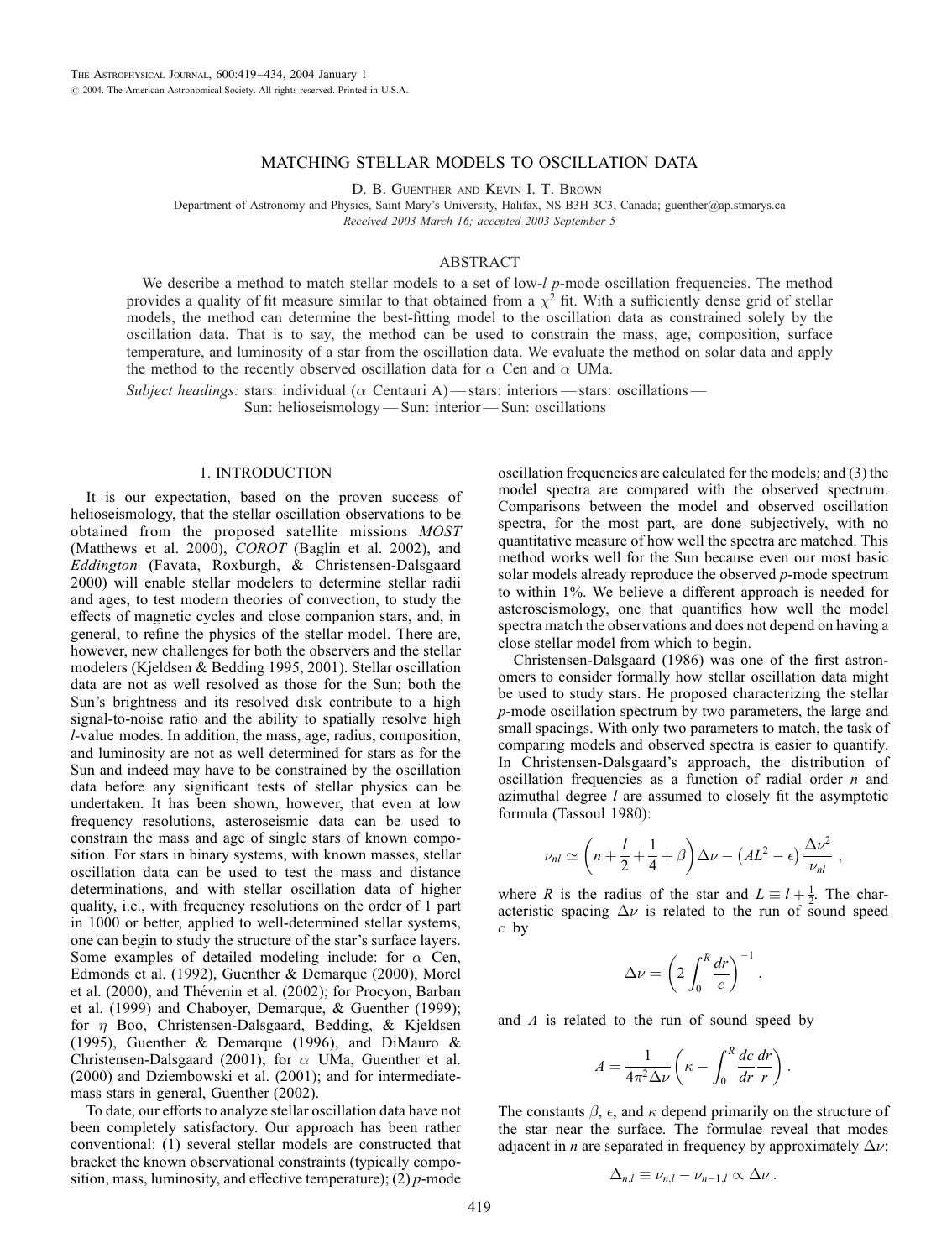Modes adjacent in l are separated by approximately  $\Delta \nu/2$ . If the spacings were exactly linear, then the frequencies of modes of higher degree, e.g.,  $l = 2$  and 3, would coincide with the frequencies of lower degree modes, e.g.,  $l = 0$  and 1, respectively. They do not, and the difference is called the ''small spacing,'' which is related to the asymptotic formula by

$$
\delta_{n,l} \equiv \nu_{n,l} - \nu_{n-1,l+2} \propto \Delta \nu \int_0^R \frac{dc}{dr} \frac{dr}{r}.
$$

The large spacings are sensitive to the sound speed in the outer layers, and the small spacings are sensitive to the slope of the sound speed in the interior.

By comparing the average large and small spacings of a stellar oscillation spectrum with the same spacings determined from models, one can constrain the radius and age of a star, assuming the composition is already well determined. The large and small spacings are especially useful when the oscillation data are not well determined. For the higher quality data expected from satellites, we desire a method that utilizes all the diagnostic information contained in the data. Brown et al. (1994) consider a more general method that utilizes all the observational constraints of a star or binary system. Their method, based on singular value decomposition, uses the oscillation data to reduce the overall error of all the observational uncertainties. Models are calculated for the star being investigated. The parameters of the model are varied so that derivatives of the parameters can be determined to first order. With these variations quantified, they use a  $\chi^2$ minimization procedure to determine the optimum parameters that fit the data. The method requires the reference models to be close enough to the actual star that the perturbations to the parameters required to fit the star are small.

As an aside, we note that inversion techniques have been successful in probing the interior of the Sun, e.g., inversion methods are responsible for determining the depth of the convection zone (Christensen-Dalsgaard, Gough, & Thompson 1991; Basu 1997), the interior rotation rate (Schou et al. 2002), and the helium abundance in the convection zone (Dziembowski, Pamiatnykh, & Sienkiewicz 1991). They will, however, be more difficult to use on stellar oscillation data. The number of modes available to form the kernels, used to span the interior of the star, is limited to the low-l modes, making it more difficult to isolate distinct depths in the star. Perhaps more significantly, the reference stellar model on which the inversions are based is unlikely to be as close to the actual star as our solar models are to the Sun, and therefore there is an increased likelihood that the inversions will not converge to the correct solution. Regardless, we do expect that inversion techniques will be developed for stars that explore specific features in the interior, such as convection zone depth. As we propose in the conclusions section of this paper, inversion techniques can be used in conjunction with the method described in this paper.

We propose a direct method that, although computationally laborious to set up, makes use of all of the *p*-mode oscillation frequencies and provides a quantitative measure of how well the oscillation data fit the model. The method, described in this paper, relies on the computation of oscillation spectra for a vast and dense grid of stellar models. The observed stellar oscillation spectrum is compared one by one with the model spectra, and the closest match (or matches) is tabulated. The match itself is quantified by a single parameter,  $\chi^2$ . Once the

models have been constrained by the oscillations, other observational data can be easily folded in to further constrain the models. By constraining the models first with only the observed oscillation spectrum, we are able to quantify the quality of fit between the observed and model spectra. Our method, through brute force, allows the stellar modeler to greatly reduce the parameter space of possible models to those consistent with the oscillation data. The resulting models, which are probably very close in parameter space to the target star, can then be used as a starting point in the Brown et al. (1994) approach. The Brown et al. approach would then be used to extend the analysis to a wider variety of parameters.

In the following sections of this paper we describe the mode-matching method in detail. We present results of tests on low-l solar data, and we describe successful applications of the mode-matching method to the recently observed  $p$ -mode oscillation modes on  $\alpha$  Cen A by Bouchy & Carrier (2002) and on  $\alpha$  UMa by Buzasi et al. (2000).

### 2. MODE-MATCHING METHOD

### 2.1. Overview

In this section we describe a procedure that allows us to match stellar models to oscillation data. We are able to determine the stellar model or range of models whose oscillation spectra most closely match the given oscillation spectrum, and we are able to quantify the match.

The method is relatively straightforward. We search through an extensive grid of stellar models and find the model or models whose oscillation spectra most closely match the oscillation data. A  $\chi^2$  formulation is used to quantify how well the given oscillation spectrum matches the model spectra. Models in the grid are parameterized by mass, age, Z (metal abundance),  $Y$  (helium abundance), and whether or not  $Y$  and  $Z$ diffusion are included in the model physics. The number of models, i.e., the density of the grid, is set by the need to be able to follow small changes in frequencies of individual modes as one moves from one model to the next along a single parameter axis in the grid.

# 2.2. The Grid

All stellar model sequences are calculated using the Yale stellar evolution code (YREC; Guenther et al. 1992). For opacities, the OPAL98 tables (Iglesias & Rogers 1996) are used for temperatures above 6000 K, and the Alexander & Ferguson (1994) ''molecular'' opacity tables are used below 15,000 K; for the equation of state, the tables from Lawrence Livermore National Laboratory (Rogers 1986; Rogers, Swenson, & Iglesias 1996) are used. In the region of temperature overlap, a linear ramp function is used to smooth the transition between the two opacity tables. The nuclear energy generation routines are based on the latest cross sections (Bahcall, Pinsonneault, & Basu 2001).

All stellar evolutionary tracks begin on the zero-age main sequence (ZAMS) and end near the base of the giant branch or at 15 Gyr for the lower mass tracks. The ZAMS starting models themselves were obtained by evolving Lane-Emden gas spheres (Chandrasekhar 1957, pp. 273–274) from the Hayashi track to the ZAMS using YREC. The stellar models have approximately 2000 shells, with one-third of the shells covering the interior, one-third covering the outer envelope, which encompasses less than 1% of the total mass, and onethird covering the atmosphere. The atmosphere is a gray atmosphere in the Eddington approximation.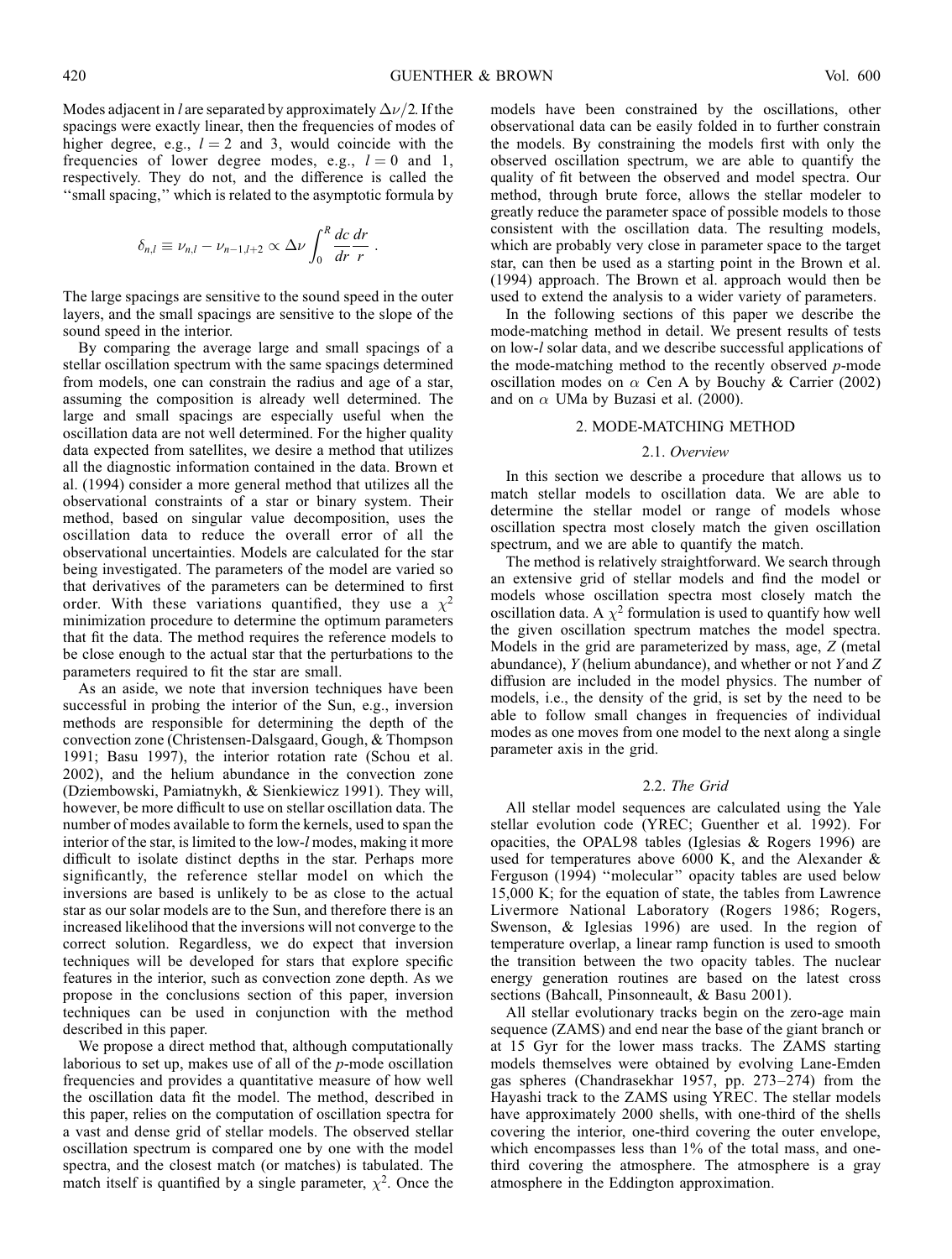The mixing-length parameter  $\alpha$  was obtained from a calibrated solar model constructed using the same physics, i.e., opacities, equation of state, and atmosphere, as used in the stellar models. Convective overshoot and rotation are not included in the models. It would be desirable to extend the parameter space of the grid to include  $\alpha$ , but at this time the computations would take too long to complete (over a year). In the future we will isolate a small section of the grid and extend it with a range of  $\alpha$  to test whether the oscillation data can constrain the four parameters, mixing length, composition, age, and mass, without degeneracy.

Evolutionary tracks were constructed for masses within the range  $0.71-5.00$   $M_{\odot}$ . A variety of helium and metal abundances were considered, specifically,  $(Y, Z) = (0.27, 0.01)$ , (0.27, 0.02), (0.27, 0.04), (0.26, 0.02), and (0.25, 0.02). The relative mixture of heavier than helium elements is solar, as summarized by Grevesse, Noels, & Sauval (1996). We have also calculated evolutionary tracks at  $(Y, Z) = (0.27, 0.02)$ and (0.27, 0.04), for which the effects of gravitational settling (i.e., diffusion) of helium and metals are included in the modeling physics. The diffusion formulation is identical to that described by Bahcall, Pinsonneault, & Wasserburg (1995). Table 1 summarizes the parameter range of the grid. The grid's resolution is high in mass and age but not in composition. Over the next few years, both the mass range and the composition resolution will be increased for future applications.

Although we describe our parameterization of the grid in terms of mass and age (and composition), the age dimension is actually delineated by the arc length  $\lambda$ , measured from the ZAMS, that a model moves along its evolutionary track in an H-R diagram. The correspondence between age and structural change within the star is nonlinear. The rate of evolution, i.e., the rate at which the internal structure changes, varies significantly with the phase of evolution, e.g., it is slow on the main-sequence and fast on the giant branch. Furthermore, the rate evolution varies significantly with the mass, being proportional to approximately the fourth power of the mass (on the main sequence). Equally spaced models along the track in  $\lambda$ more closely correspond to equal-sized changes in the frequencies of the models. Therefore, along the age dimension of the grid, we select approximately 150 models, for 1  $M_{\odot}$ , that are, in fact, equally spaced in  $\lambda$ .

We found during initial experimentation that the grid resolution in mass and age had to be relatively high in order to follow smoothly the variations in  $\chi^2$  as a function of mass and age. Our grid needs to have a mass resolution of 0.002  $M_{\odot}$ ; that is, adjacent models in our grid must be separated by no more than 0.002  $M_{\odot}$ . Along the age axis, our grid needs to have the models spaced closely enough in time that for a

TABLE 1 GRID PARAMETERS

| Z    | Y    | Mass Range<br>$(M_{\odot})$ | Diffusion $Y$ and $Z$ |
|------|------|-----------------------------|-----------------------|
| 0.01 | 0.27 | $0.71 - 1.30$               | No                    |
| 0.02 | 0.25 | $0.91 - 1.10$               | No                    |
| 0.02 | 0.26 | $0.91 - 1.10$               | No                    |
| 0.02 | 0.27 | $0.51 - 5.00$               | No                    |
| 0.02 | 0.27 | $0.81 - 1.30$               | Yes                   |
| 0.04 | 0.27 | $0.80 - 1.30$               | No                    |
| 0.04 | 0.27 | $0.81 - 1.30$               | Yes                   |
|      |      |                             |                       |

1  $M_{\odot}$  model we produce approximately 2000 distinct models along its evolutionary track from the ZAMS to the base of the giant branch. If we were to adopt this grid density, then the total number of models would exceed approximately 1 million in our  $Y = 0.27$ ,  $Z = 0.02$  diffusion portion of the grid alone. With our current computational resources, it would take over a year to compute the oscillation spectra. Instead of directly computing all these models and their oscillation spectra, we constructed a lower resolution grid in mass and  $\lambda$  and then linearly interpolated between the models. The grid resolution requirements in mass and  $\lambda$  are, as a consequence, each almost an order of magnitude lower. Specifically, the tracks are separated in mass by 0.01  $M_{\odot}$  $(0.02 M_{\odot}$  for masses greater than 2.0  $M_{\odot}$ ), and along each track, equally spaced in  $\lambda$ , we extract from 40 models at 0.71  $M_{\odot}$  to 170 models at 1.4  $M_{\odot}$ .

The interpolation procedure itself works by first identifying the four models,  $(M_i, \lambda_j)$ ,  $(M_{i+1}, \lambda_j)$ ,  $(M_i, \lambda_{j+1})$ , and  $(M_{i+1},$  $\lambda_{i+1}$ ), that surround the  $(M, \lambda)$  values that parameterize the model spectra being sought. The  $p$ -modes in each of the four surrounding models are then matched to each other. As long as the grid resolution is high enough that the mode frequencies have not changed by too much ( $\sim \Delta \nu/4$ ), the corresponding modes in the adjacent models can be determined unambiguously. Once the frequencies of the four models have been matched up, two-dimensional interpolation is carried out to produce an interpolated oscillation spectrum at  $(M, \lambda)$ .

The models were input into our nonradial, nonadiabatic stellar pulsation code (Guenther 1994), and  $l = 0, 1, 2,$  and 3 p-mode frequencies from  $n = 3$  to 35 were calculated. Both adiabatic and nonadiabatic (radiative gains and losses) frequencies were computed. In this study, we focus on the  $l = 0$  to 2 nonadiabatic p-mode frequencies.

2.3.  $\chi^2$ 

We utilize a  $\chi^2$  formulation to quantify how well two oscillation spectra match each other. When comparing an observed oscillation spectrum with the spectra in our grid, we expect the minima in  $\chi^2$  to occur in regions of the grid, as parameterized by mass, age, and composition, where the observed oscillation spectrum most closely matches the model spectra. We define our  $\chi^2$  by

$$
\chi^2 \equiv \frac{1}{N} \sum_{i=1}^N \frac{\left(\nu_{\text{obs},i} - \nu_{\text{mod},i}\right)^2}{\sigma_{\text{obs},i}^2 + \sigma_{\text{mod},i}^2} \,,
$$

where  $\nu_{obs,i}$  is the observed frequency for the *i*th mode,  $\nu_{\text{mod},i}$ is the corresponding *matched* model frequency for the *i*th mode,  $\sigma_{obs,i}$  is the observational uncertainty for the *i*th mode,  $\sigma_{\text{mod},i}$  is the model uncertainty for the *i*th mode, and *N* is the total number of matched modes.

We estimate our stellar model uncertainties  $(\sigma_{mod})$  by scaling the solar model uncertainties as determined by comparing the low-l p-mode frequencies calculated from our standard solar model with solar oscillation data. Figure 1 shows the relative frequency differences  $f_n$  between our standard solar model frequencies  $(\nu_{\text{nonad}})$  and the Sun's frequencies  $(\nu_{\odot})$  plotted against radial order *n*. The solar data are from GONG (Global Oscillation Network Group; Harvey et al. 1996; see  $\S 3.1$ ). The frequency scale along the top x-axis (taken from the  $l = 1$  p-modes) is an approximate match to n for low-l solar p-modes. As seen in Figure 1, our standard solar model p-mode frequencies (from  $l = 0$  to 3) match the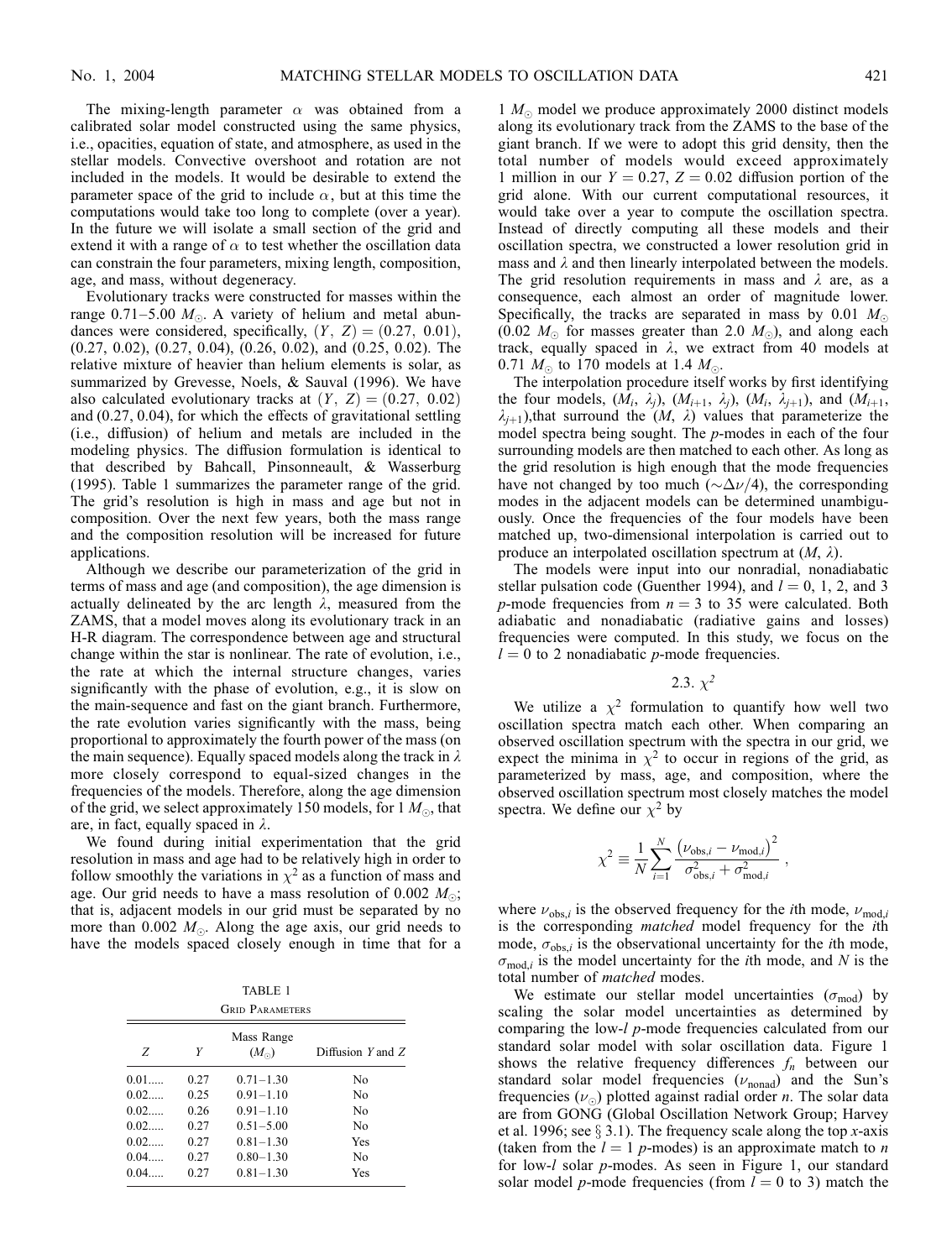

Fig. 1.—Uncertainties in the model spectra determined from a calibrated solar model. The relative frequency differences, model minus Sun, as a function of n for  $l = 0, 1, 2,$  and 3 p-modes are shown. The values  $f_n$ (obtained from a fit to the average relative frequency differences for the Sun) are used in the mode-matching software to calculate the model uncertainties. Along the top  $x$ -axis, the frequency scale approximately matches the  $n$ -values.

solar frequencies to better than 0.3%. The fit is best  $(\sim 0.01\%)$ for the low- $n$  modes. The systematic growth in error at higher frequencies (higher  $n$ ) is associated with the inherent uncertainties in the modeling of the superadiabatic layer of the Sun via the mixing-length theory. Li et al. (2002) have shown that much of this discrepancy can be eliminated by incorporating the results of numerical stellar convection in both the model and the  $p$ -mode frequency calculation (see also Rosenthal et al. 1999; Robinson et al. 2003).

We assume that the stellar model frequency uncertainties are similar to the discrepancies found between our solar model frequencies and the observed frequencies. We use the solar frequency discrepancy  $f_n \equiv (\nu_{\text{nonad},n} - \nu_{\odot,n})/\nu_{\odot,n}$  to compute the stellar model frequency uncertainty; that is, we compute  $\sigma_{\text{mod},n}$  using  $\sigma_{\text{mod},n} = f_n \nu_n$ , where again *n* refers to the radial order of the mode. Table 2 lists the values of  $f_n$  that we use here, as estimated from Figure 1. We do not correct our stellar model frequency determinations for the systematic shift in frequencies at higher  $n$ ; hence, as a consequence, we expect a systematic error in our results. If we were to correct for the systematic shift in frequencies, for example, by fitting a polynomial to the differences and then applying this fit as a correction to the frequencies, we would be able to reduce the model uncertainty  $\sigma_{mod,n}$  at higher *n*. This, in some sense, would be equivalent to correcting for the model errors in the surface layers.

If the observational and model spectra lie within the uncertainties of the observations and the uncertainties in the model, then our weighted  $\chi^2$  will be less than or equal to 1. Because the errors in the oscillation frequencies are not independent, we cannot directly interpret a 1  $\sigma$  variation in  $\chi^2$  as a 1  $\sigma$  uncertainty in our mass, age, and composition parameter space. In order to determine the true  $1 \sigma$  uncertainty range in parameter space, we will have to carry out a Monte Carlo simulation of the parameters within our grid.

TABLE 2 MODEL UNCERTAINTIES

| $\boldsymbol{n}$ | $f_n$   | n    | $f_n$  |
|------------------|---------|------|--------|
|                  | 0.00008 | $21$ | 0.0011 |
| 2                | 0.00008 | $22$ | 0.0013 |
| $3$              | 0.00008 | $23$ | 0.0015 |
| 4                | 0.00008 | $24$ | 0.0018 |
| $5$              | 0.00008 | 25   | 0.0021 |
| $6$              | 0.00008 | $26$ | 0.0024 |
| $7 \ldots$       | 0.00008 | 27   | 0.0026 |
| 8                | 0.00008 | 28   | 0.0028 |
| 9                | 0.00008 | $29$ | 0.0029 |
| 10               | 0.00008 | 30   | 0.0029 |
| 11               | 0.00008 | $31$ | 0.003  |
| 12               | 0.00008 | $32$ | 0.003  |
| 13               | 0.00008 | 33   | 0.003  |
| 14               | 0.0001  | $34$ | 0.003  |
| 15               | 0.0002  | 35   | 0.003  |
| 16               | 0.0003  | $36$ | 0.003  |
| 17               | 0.0004  | 37   | 0.003  |
| 18               | 0.0006  | 38   | 0.003  |
| 19               | 0.0008  | 39   | 0.003  |
| 20               | 0.0009  | 40   | 0.003  |
|                  |         |      |        |

#### 2.4. Mode Matching

We are given a monotonically increasing list of frequencies, the observed oscillation spectrum, and a table, in  $n$  and  $l$ , of model frequencies and are asked to find the best match between the two. In general, neither the  $n-$  nor the *l*-values of the observed modes are known. The degree  $l$  of the observed oscillations can be inferred by plotting the frequencies in an echelle-style diagram (see, for example, Fig. 8 in Bouchy & Carrier 2002), but ambiguities can arise around which modes are of even degree and which modes are of odd degree. Through trial and error we found the following direct approach of matching an observed spectrum and a model spectrum to work the best.

If we assume that the degree  $l$  of the mode is known, then the list of observed frequencies are rearranged so that the list begins first with  $l = 0$  modes, then  $l = 1$  modes, and then  $l = 2$  modes. The modes for each degree l are listed in order of increasing frequency. With this ordering, each mode in the observed frequency list is compared one by one with the model frequencies with the same l. We note that if the uncertainties in the observed frequencies are less than the small spacing, as will always be the case if the *l*-values can be identified, then it does not matter if the observed frequencies are listed by l-value and the search is restricted to matching l-values. Indeed, we have confirmed that listing all the modes in order of increasing frequency, regardless of l, and searching through all l-values produces identical results.

The closest model frequency to the first observed frequency is identified and marked as being selected. The closest model frequency to the next observed frequency is then identified. The search for the closest model frequency is restricted to model frequencies that have not already been selected. The process continues through all observed frequencies. Once all the observed modes have been matched to unique model modes,  $\chi^2$  is computed.

The matching method clearly gives the observed lower frequencies priority. At first thought, one might suspect that the method will fail to find the best match in all cases, since we can imagine a case in which the first frequency  $(\nu_{obs,1})$  in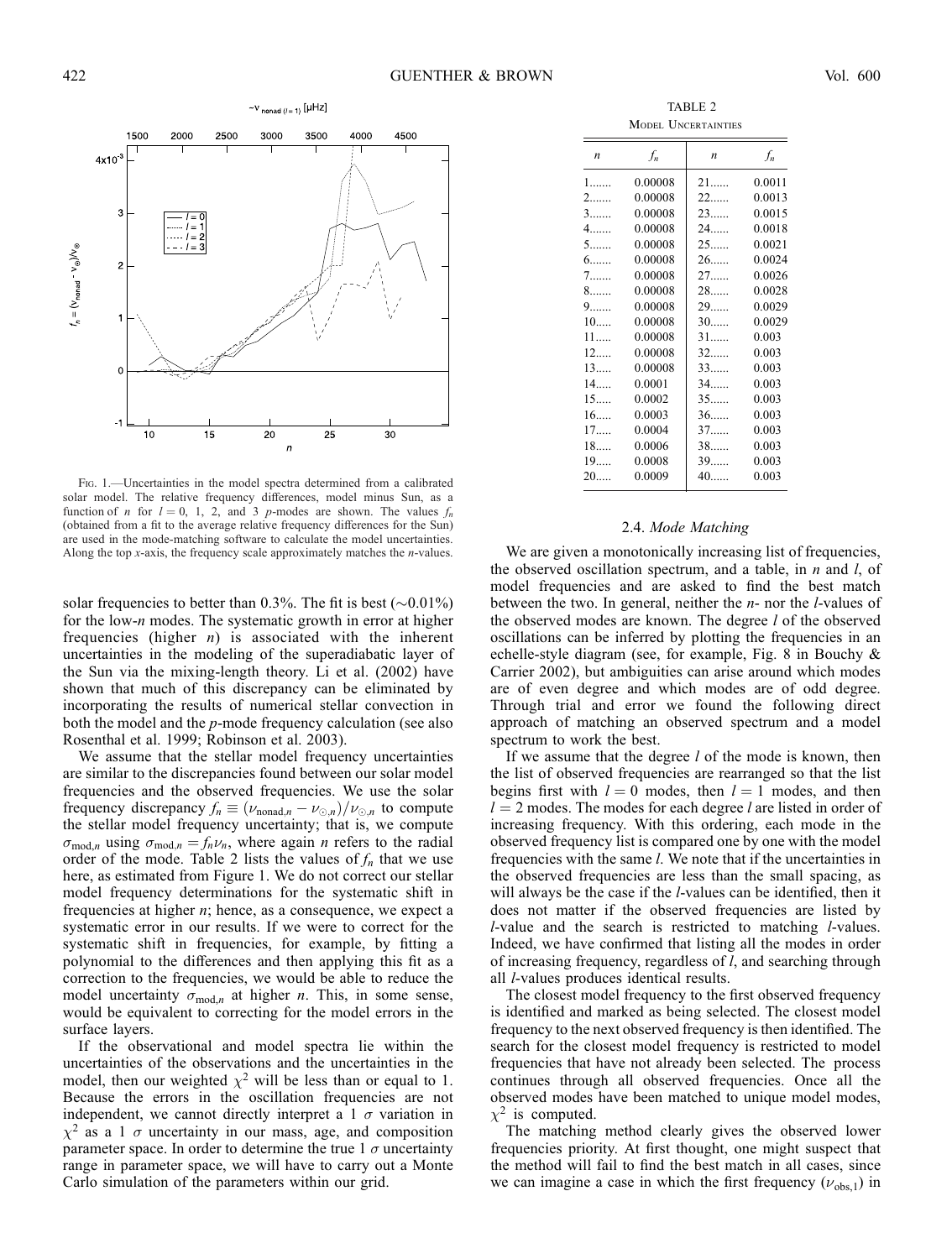the observed frequency list is matched to a model frequency that, in fact, more closely matches an observed frequency farther down the list  $(\nu_{obs,i})$ . One is confronted with the frightening thought that in order to ensure that the optimum match is being used to calculate  $\chi^2$ , the searching process should be repeated for all possible permutations of ordering in the observed frequencies. Fortunately, this is not necessary, because the observed and model frequencies have small uncertainties and are relatively evenly spaced. If, in the above example, we allowed the closest matching frequency to go first  $(\nu_{\text{obs},i})$ , we would still have to find a match to the first frequency  $(\nu_{obs,1})$ . In both cases, one mode is going to be poorly matched. When the observed modes do not match well, then the ordering does not matter, since a high  $\chi^2$  value will be obtained regardless, and if the modes do match well, then each mode will be correctly matched. If the l-values of the observed modes are unknown and if the observational uncertainties are comparable to the small spacing, then ambiguities in matching the  $l = 0$  and  $l = 2$  modes will occur. However, this is a true reflection of the quality of the observations, and one cannot expect the mode-matching algorithm to find better matches (outside random chance) than the uncertainties in the data allow.

To improve the efficiency of the mode-matching algorithm, we restrict the search in model frequencies to modes that are within  $\Delta\nu_{\text{mod}}$ / NSPACE of the observed mode's frequency. If no mode is found, the observed mode is marked as unmatched. If more than NREJECT modes are unmatched, then the model is rejected and no  $\chi^2$  is calculated. NSPACE and NREJECT are integers that can be adjusted by the user of the software. Unless stated otherwise, the results reported here use NSPACE  $=$  4 and NREJECT  $=$  5. The software outputs the number of matched frequencies for each  $\chi^2$  determination, so it is easy to identify  $\chi^2$  values computed with fewer than the total number of input frequencies. In practice, we found that the  $\chi^2$  curves have poorly defined minima when one or more modes are off by more than 10% of  $\Delta\nu_{\text{mod}}$ .

We have assumed that the *l*-values of the observed modes are known for our tests on the Sun and  $\alpha$  UMa (radial modes) and are unknown for our tests on  $\alpha$  Cen A. The software has been written so that the user can choose to use or not use the l-values when searching the model modes.

#### 2.5. Composition

The grid so far constructed does not encompass a large range in helium or metal abundances, nor is the resolution in the few compositions sampled high enough to enable us to smoothly follow changes in  $\chi^2$  along the helium and metal abundance dimensions of the grid. Regardless, we are able to show that the weighted  $\chi^2$  is sensitive to composition.

# 2.6. Analysis Strategy

Because p-modes are regularly spaced, the code will either match-up nearly all of the modes when the large spacing of the model is close to the large spacing of the observed modes or match-up few, if any, modes when the large spacing is not close. The basic strategy when analyzing stellar oscillation data for the first time involves some trial and error. We begin by studying the  $\chi^2$  results. If they do not show well-defined minima as a function of age, we then examine the mode matches themselves, looking for isolated modes that are consistently being poorly matched when the other modes are well matched. If we think we have a ''bad'' mode, we can either remove the bad mode from the data, setting it aside for further scrutiny later, or increase NSPACE so that the rejection tolerance is tight enough to reject the bad mode automatically.

We have found in our own trials that a single bad frequency, especially if it is a low frequency at which the model uncertainties are low, can skew the mode matches so that other modes in the frequency vicinity also appear to be poorly matched. Needless to say, one should be conservative when rejecting modes.

# 2.7.  $\chi^2$  Plots

 $\chi^2$  values are calculated for every model (a function of mass, age, and composition) in the grid. When  $\chi^2$  values for a single composition are plotted as a function of mass and age, we find that the lowest values of  $\chi^2$  lie very close to a curved two-dimensional surface. As an example, we show in Figures 2a and 2b the  $\chi^2$  results for fits to  $\alpha$  Cen A's observational data (to be discussed in § 4). Clearly, for  $\chi^2$  < 5 (the bifurcation of the surface above  $\chi^2 = 8$  is discussed in  $\S$  4), the corresponding models have oscillation spectra that are close to the observed spectrum. When the models are constrained to have oscillation spectra that closely match the observed spectrum, the values of mass and age are constrained such that mass and age are directly correlated. As a consequence, we can simplify the presentation and analysis of our results by showing projections of this two-dimensional surface on the  $\chi^2$  versus mass plane and the  $\chi^2$  versus age plane. The  $\chi^2$  versus mass plane and the  $\chi^2$  versus age plane plots are not slices through the data. They show all of the  $\chi^2$ values calculated within the range of the axes. The minimum value of  $\chi^2$  in a  $\chi^2$  versus mass plot corresponds to the same model as the minimum value of  $\chi^2$  in a  $\chi^2$  versus age plot. Figures 2a and 2b are discussed further in  $\S$  4 when we interpret the  $\chi^2$  results for  $\alpha$  Cen A.

# 3. TESTS

### 3.1. Solar Oscillations

We begin our testing with the Sun. Models of the Sun and the observations are well established. The solar  $p$ -mode frequencies are determined to better than 1 part in 10,000. The Sun's mass, luminosity, and radius are known to 0.1%, the age to 1%, and the composition to 10% (Guenther & Demarque 1997). The frequencies of the  $p$ -mode spectrum of the standard solar model, a model that is constrained by the observed nonoscillation constraints of age, mass, luminosity, radius, and composition, match the Sun's  $p$ -mode frequencies to within 0.3%.

To evaluate the mode-matching software, we use the first month of GONG data (Harvey et al. 1996) for 2001, specifically, the  $m = 0$  values from the mrv1f010104d000,  $mrv1f010104d001$ , and  $mrv1f010104d002$  data packages. We also use the BiSON data (Birmingham Solar Oscillation Network; Chaplin et al. 1999), and the SOHO/VIRGO data (Solar and Heliospheric Observatory/Variability of Irradiance and Gravity Oscillations; Appourchaux et al. 1998). The GONG and BiSON data are derived from ground-based networked telescopes using spectral line Doppler shift measurements, and the SOHO/VIRGO data are obtained from the Luminosity Oscillations Imager, which measures intensity

<sup>&</sup>lt;sup>1</sup> With regard to the  $\chi^2$  curves shown here, the difference between using  $m = 0$  values and using *m*-averaged values was found to be insignificant.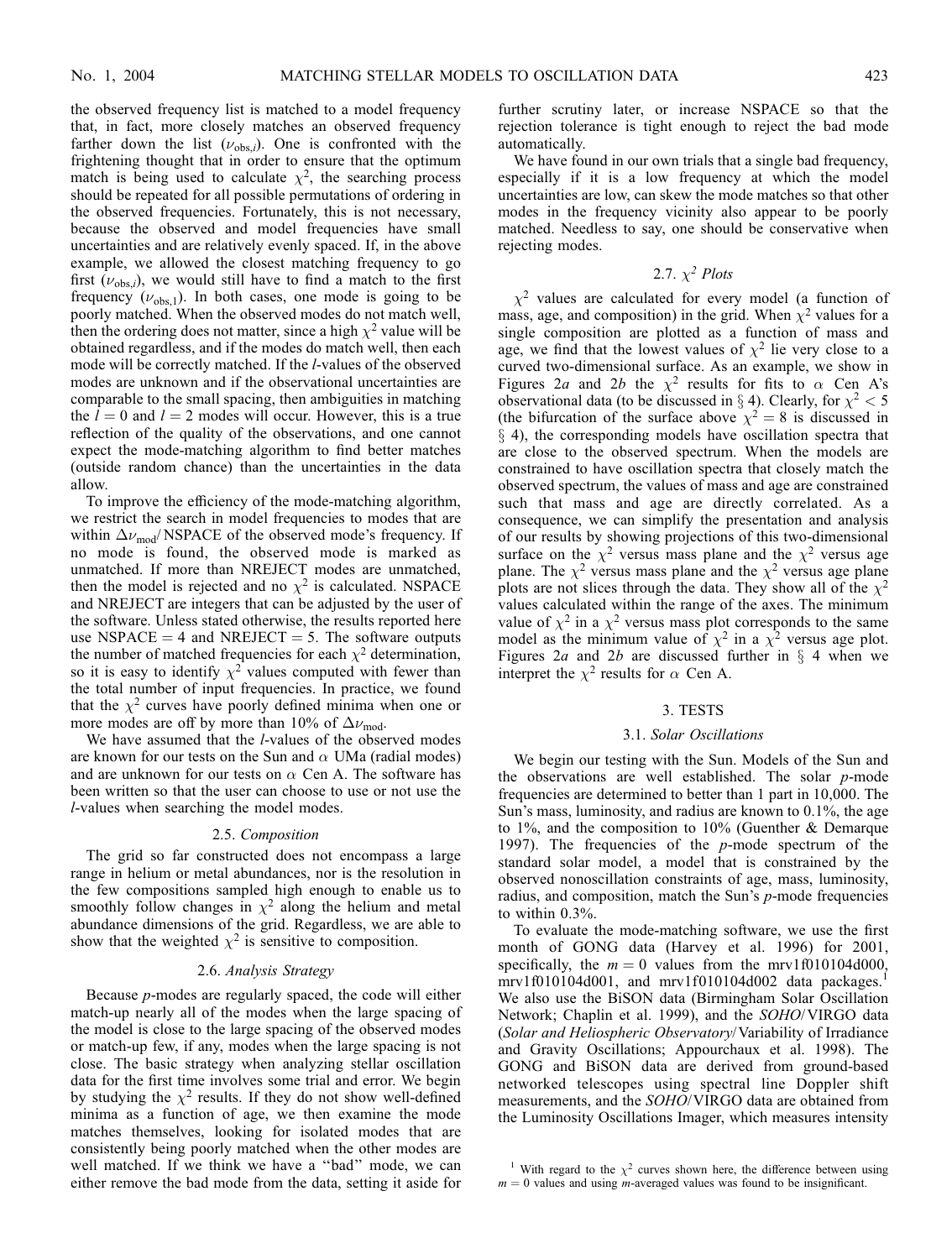

Fig. 2.— $\chi^2$  values calculated for  $\alpha$  Cen A data using the Z = 0.04, Y = 0.27 diffusion portion of the model grid, plotted as a function of age and mass. Panels a and b show different orientations of the same data to better reveal the curved two-dimensional surface within which most of the best-fitting models ( $\chi^2$  < 10) lie. A general discussion of these figures appears in  $\S 2.7$ . A detailed discussion within the context of interpreting  $\alpha$  Cen A data appears in  $\S 4$ .

variations, on board the SOHO satellite. We use only the  $l = 0, 1,$  and 2 p-mode frequencies. The range in frequency and n for each data set is listed in Table 3.

First considering the BiSON data, Figure 3 shows the  $\chi^2$ values plotted against age for the models in the  $Y = 0.27, Z =$ 0:02 diffusion portion of the grid, and Figure 4 shows the same  $\chi^2$  values plotted against mass. Figures 3 and 4 are projections of  $\chi^2$  versus mass and age onto the  $\chi^2$  versus age and  $\chi^2$  versus mass planes, respectively. In Figure 4  $\chi^2$  values only exist for masses greater than 0.85  $M_{\odot}$  and less than 1.13  $M_{\odot}$ because the spectra of the models outside this mass range do not meet the minimum criteria for a match (see  $\S$  2.4).

A well-defined minimum in  $\chi^2$  is visible in both Figures 3 and 4. The minimum in  $\chi^2$  as a function of age is near the solar age, 4.55 Gyr (Guenther 1989), and the minimum in  $\chi^2$ as a function of mass is near  $1 M_{\odot}$ . In other words, there is a single well-defined model from the models shown ( $Y = 0.27$ ,  $Z = 0.02$ , diffusion) that best matches the Sun's  $l = 0, 1$ , and 2 p-mode spectrum. The Sun's mass and age have been constrained exclusively by the modeling physics and the oscillation data.

In Figure 5 we show a zoomed-in view from Figure 4, with lines connecting  $\chi^2$  values of models with the same stellar mass and evolving age. Each curve that dips downward corresponds to a different mass. The masses, in units of  $M_{\odot}$ , of several of the curves are labeled. Points along each curve correspond to evolving models for which  $\chi^{\odot}$  values are calculated. Along a given mass track, the  $p$ -mode spectra of the models for the most part do not match the Sun's spectrum. At some point, however, the model spectrum comes close enough to the observed spectrum that  $\chi^{\odot}$  can be calculated. Initially, the frequencies do not match well, and the  $\chi^{\odot}$  values are very high (>1000). As the model evolves and the oscillation frequencies squeeze more closely together, there is a point at which the model and observed spectrum match up the best before growing apart again. In Figure 5 the point of closest match between the model and observed spectra for a given mass corresponds to the minimum on each mass track. The minimum value of  $\chi^2$  for each mass varies with mass. In Figure 3 the bottom edge of the  $\chi^2$  values, which corresponds to the minimum  $\chi^2$  value for each mass track, defines a relatively smooth curve. Because the minimum for each curve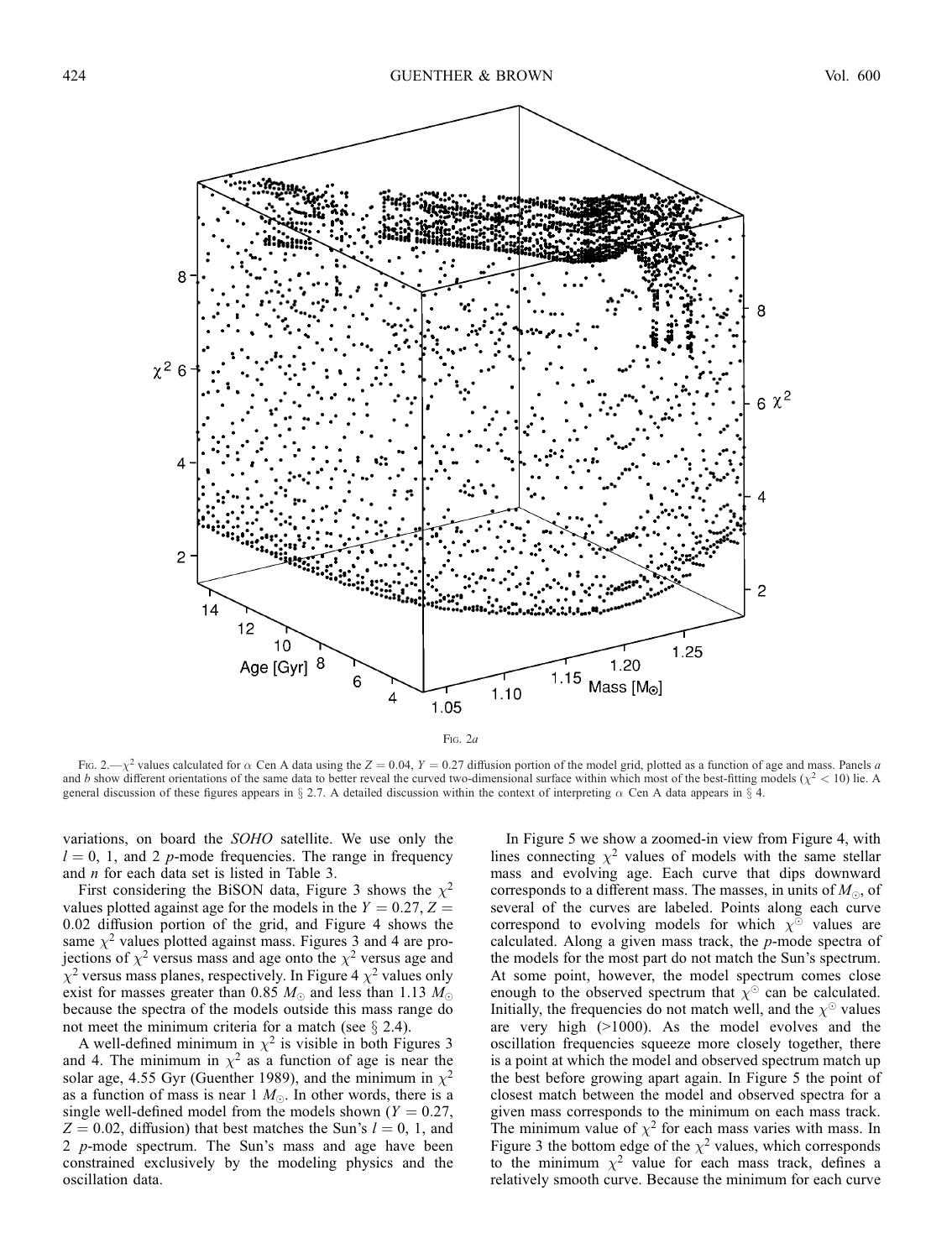



is selected from three to four points that span the region of the minimum, the minimum value of  $\chi^2$  for each mass track may be slightly above the true minimum. This introduces some fluctuations in the  $\chi^2$  curves that would be smoothed out if the true minimum for each mass track were determined.

In order to more clearly represent the behavior of the weighted  $\chi^2$ , we have selected the minimum values of  $\chi^2$  for each mass and plotted only those values (i.e., we trace the bottom edge of the  $\chi^2$  values plotted in Figs. 3 and 4). In Figure 6 we show the minimum  $\chi^2$  values (hereafter we refer to this ordinate as just  $\chi^2$ ) for all of the models in our grid plotted against age, and in Figure 7 against mass. Lines connect  $\chi^2$  values of similar composition and diffusion characteristics, as indicated in the legend. The model that best matches the BiSON  $l = 0, 1,$  and 2 p-mode spectrum corresponds to the model with the lowest  $\chi^2$ .

The  $Z = 0.02$ ,  $Y = 0.27$  diffusion subgroup of the grid of models has the lowest values of  $\chi^2$ , although the subgroup of models at the same composition but calculated without diffusion have only slightly higher  $\chi^2$  values. This is the result expected, since the best standard solar models have nearly this composition and do include the effects of Y and Z diffusion. The  $Z = 0.01$  and the 0.04 models all have higher  $\chi^2$  values. The models with different helium abundances, the

| TABLE 3                             |  |
|-------------------------------------|--|
| <b>SOLAR OSCILLATION DATA RANGE</b> |  |

|                               | $l = 0$                             |                                     | $l = 1$                             |                                    | $l = 2$                             |                                    |
|-------------------------------|-------------------------------------|-------------------------------------|-------------------------------------|------------------------------------|-------------------------------------|------------------------------------|
| <b>OBSERVATIONS</b>           | $\nu$<br>$(\mu Hz)$                 | $\boldsymbol{n}$                    | $\nu$<br>$(\mu Hz)$                 | $\boldsymbol{n}$                   | $\nu$<br>$(\mu Hz)$                 | n                                  |
| BiSON<br>VIRGO<br>GONG 2001.1 | 1548-3984<br>2093-4669<br>1957-4669 | $10 - 28$<br>$14 - 26$<br>$13 - 33$ | 1472-3914<br>2157-3914<br>2157-4592 | $9 - 27$<br>$14 - 27$<br>$14 - 32$ | 1394-3977<br>2218-3977<br>1945-4378 | $8 - 27$<br>$14 - 27$<br>$12 - 30$ |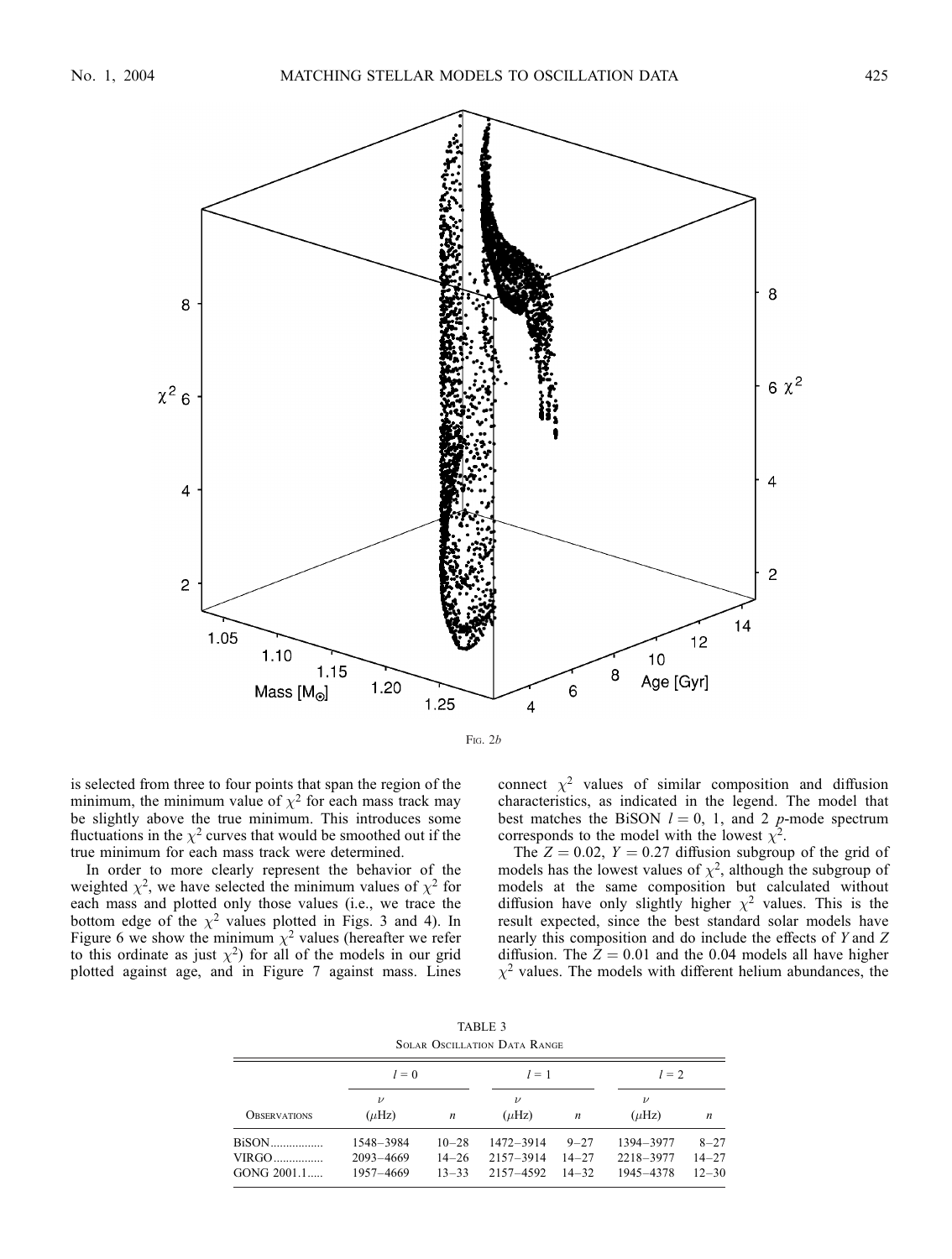

Fig. 3.— $\chi^2$  values calculated for BiSON data and the  $Z = 0.02$ ,  $Y = 0.27$ diffusion portion of the model grid, plotted as a function of age.

 $Y = 0.25$ , 0.26, and 0.27 at  $Z = 0.02$  (no diffusion) subgroup of models, do not show distinctly lower or higher values of  $\chi^2$ 

Without resorting to prior knowledge of the star being studied, one would conclude from the mass and age versus  $\chi^2$ plots that the best model in the grid corresponds to  $Z = 0.02$ ,  $Y = 0.27$  with diffusion at a mass of 0.99  $M_{\odot}$  and an age of 4.7 Gyr. The age is overestimated by 0.15 Gyr (3%), and the



Fig. 4.— $\chi^2$  values calculated for BiSON data and the  $Z = 0.02$ ,  $Y = 0.27$ diffusion portion of the model grid, plotted as a function of mass. As in Fig. 3, only values of  $\chi^2$  < 1000 are plotted. The  $\chi^2$  values for masses less than  $\sim$ 0.85  $M_{\odot}$  and greater than  $\sim$  1.13  $M_{\odot}$  are not computed because the spectra of the models do not match solar spectra well enough.



Fig. 5.—Zoomed-in portion of Fig. 3. Lines connect  $\chi^2$  values of similar mass and changing age. Four of the curves are annotated with their corresponding model masses, in units of  $M_{\odot}$ .

mass underestimated by 0.01  $M_{\odot}$  (1%). These discrepancies approximately quantify the error in the mode-matching method associated with the models themselves and their frequency calculation.

The systematic error in the model frequencies (frequencies of the standard solar model become higher than the Sun's frequencies as  $n$  increases) leads to an overestimate of the age and a corresponding underestimate of the mass. For the standard solar model, the model is constrained by the solar mass, radius, and age, and this predicts higher values for the large spacing than observed. In our  $\chi^2$  determination, the process is reversed; our model is constrained by the pulsation modes, and this predicts higher values for the age and lower values for the mass. We also note that our standard solar model includes an accurate model atmosphere, the Krishna Swamy empirical fit to the Sun's atmosphere. Our model grid is based on the less accurate, but more general, gray atmosphere in the Eddington approximation. This too adds uncertainty to the mass and age predictions when using only the models and oscillation frequencies as constraints.

The mode-matching method yields results that are sensitive to the effects of diffusion. The effect is minimal in mass; as we see in Figure 7 for  $Z = 0.02$ ,  $Y = 0.27$ , the mass at which the nondiffusion  $\chi^2$  curve is a minimum is very near the mass at which the (nearly overlapping) diffusion  $\chi^2$  curve is a minimum. At  $Z = 0.04$ , although the diffusion and nondiffusion  $\chi^2$  curves do not overlap, their minima occur at nearly the same mass. The effect of diffusion is, however, visible in age, as shown in Figure 6. For the  $Z = 0.02$ ,  $Y =$ 0:27 models, Y and Z diffusion lowers the age, as implied by the minimum in  $\chi^2$ , by approximately 1 Gyr. The effect is the same for the  $Z = 0.04$  models. The age of nondiffusion  $Z = 0.02$ ,  $Y = 0.27$  models are much more discrepant with the Sun's age than the diffusion models.

The effect of diffusion on age is understandable, given that when helium and heavy-element diffusion are included in the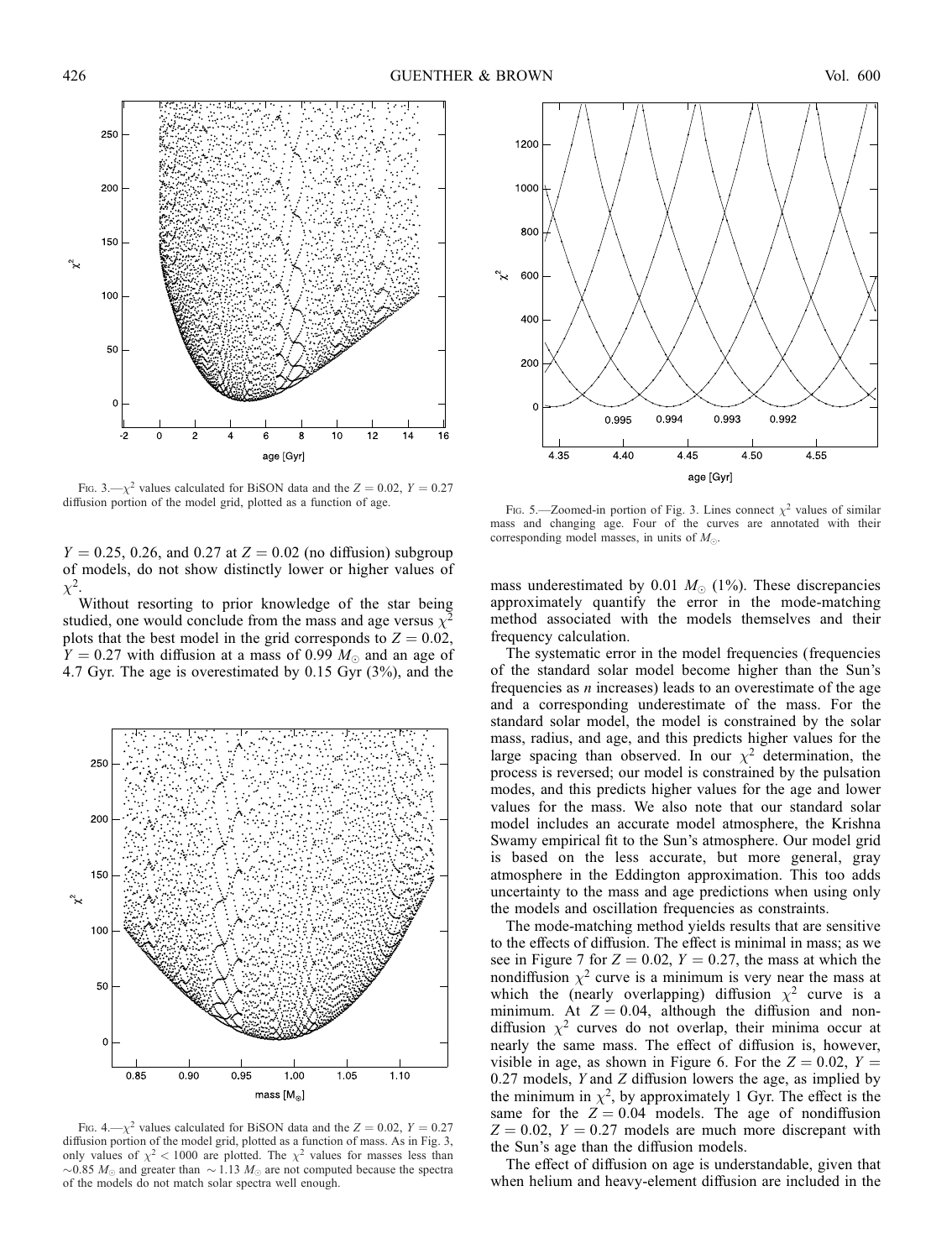

Fig. 6.—Bottom edge of the weighted  $\chi^2$  values shown in Figs. 3 and 4, corresponding to the minimum value of  $\chi^2$  for each model mass. These minimum  $\chi^2$  values (hereafter referred to as  $\chi^2$  values) are plotted as a function of age. Distinct line styles connect  $\chi^2$  values from similar composition portions of the model grid. The oscillation data used are the  $l = 0$ , 1, and 2 p-mode frequencies from BiSON.

standard solar model, the primordial abundance of helium and metals must be increased slightly above the observed surface abundance (as implied by  $[Z/X]$ ). By the time the model has evolved to the age of the Sun, some of the metals and helium have drained out of the surface convection zone, thereby lowering their surface abundances compared to their abundances in the deep interior. The rate of nuclear burning is controlled by the mean molecular weight in the central regions of the Sun. Increasing the mean molecular weight in this

region, which happens when Y and Z are increased, increases the rate of nuclear burning. The models with diffusion evolve more quickly and reach the Sun's observed position in the H-R diagram sooner, i.e., at a younger age, because they require higher abundances of  $Y$  and  $Z$  in the core (in order to match the observed surface abundances at the Sun's age) than nondiffusion models.

Figures 6 and 7 show that the abundance of helium has only a small effect on the mass location of the minimum in  $\chi^2$  and a negligible effect on the age location of the minimum in  $\chi^2$ . Furthermore, the minimum value of  $\chi^2$  itself appears unaffected by the abundance of helium in the models.

Unlike helium, the low- $l$  p-mode frequencies, as revealed by  $\chi^2$  curves, are sensitive to the metal abundance. Both the minimum values of  $\chi^2$  and their mass and age location are affected. Of the  $\chi^2$  curves for  $Z = 0.01, 0.02,$  and 0.04, the lowest minimum in  $\chi^2$  occurs for  $Z = 0.02$ . We expect that adding more models to the grid at different  $Z$  in this metallicity range would yield a well-defined minimum in  $\chi^2$  as a function of Z.

In Figure 8 we show the  $\chi^2$  versus mass curves for BiSON, GONG 2001.1, and VIRGO data, and in Figure 9 we show the  $\chi^2$  versus age curves. Fitting quadratics to the GONG and VIRGO  $\chi^2$  versus mass curves and then locating their minima gives masses equal to 0.973 and 0.978  $M_{\odot}$ , respectively. The widths of the  $\chi^2$  curves, i.e., how sharply they dip to minimum, is a direct function of the uncertainty in their corresponding p-mode frequency determinations: the larger the uncertainty, the shallower the curves. The different locations of the  $\chi^2$  minima provide a rough estimate of the uncertainties. The systematic shift to lower masses is caused by the errors in our models themselves (gray atmosphere and mixing-length theory), which have been slightly underestimated with  $\sigma_{\text{mod}}$ . We can see from Table 3 that the BiSON data set extends to lower frequencies than the GONG and



Fig. 7.—Similar to Fig. 6, except that  $\chi^2$ , i.e., minimum  $\chi^2$ , is plotted as a function of mass.



FIG. 8.— $\chi^2$  curves for the Z = 0.02, Y = 0.27 diffusion portion of the model grid, plotted as a function of mass for BiSON, GONG, and SOHO/ VIRGO data. The BiSON curve is the narrowest because its data contain lower frequency modes, i.e., deeper penetrating modes, than the GONG and VIRGO data. The minima in the  $\chi^2$  curves occur at masses slightly below  $1 M_{\odot}$ , suggesting that there exist systematic uncertainties in the models.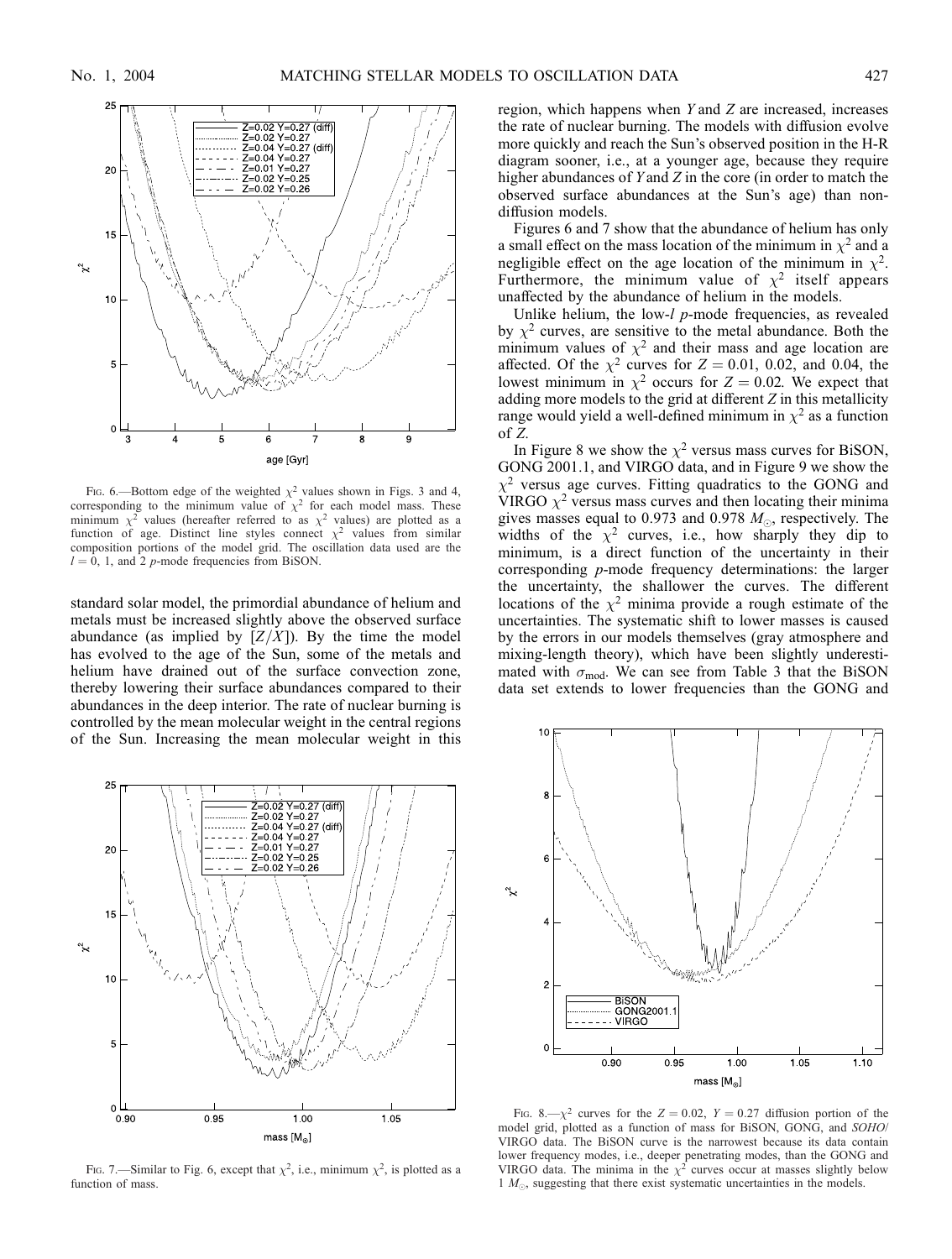

Fig. 9.—Similar to Fig. 8, except that  $\chi^2$  curves are plotted as a function of age. Fig. 10.—To study the effects of noise in the frequency data, Gaussian-

VIRGO data sets. Lower frequency p-modes are less affected by the outer layers than the higher frequency modes. The model uncertainties are much less for the lower frequency modes, with greater weight assigned to these lower frequencies. The  $\chi^2$  values for BiSON data are, as a consequence, not contaminated as much by the more poorly modeled highfrequency modes as they are for the GONG and VIRGO data sets.

### 3.2. E*ff*ects of Observational Uncertainty

To study the effect of increasing observational uncertainty on the  $\chi^2$  curves, we artificially add known values of Gaussian noise to the GONG 2001.1 frequencies. The  $l = 0, 1,$  and 2 GONG 2001.1 data have uncertainties of less than 0.2  $\mu$ Hz from 2000 to 3500  $\mu$ Hz, with the error then increasing to 2  $\mu$ Hz by 4500  $\mu$ Hz. We perturbed the GONG frequencies by adding random Gaussian-distributed perturbations of  $\pm 1$ ,  $\pm 2$ , and  $\pm 5$   $\mu$ Hz (identified as Gauss  $\pm$  1, Gauss  $\pm$  2, and Gauss  $\pm$  5). Regardless of the random noise added, in all but the original data set, we kept  $\sigma_{obs} = 1 \mu Hz$ . In the case of the Sun, in which the model uncertainties are very low for the lowest frequency modes, increasing or decreasing  $\sigma_{\text{obs}}$  shifts the  $\chi^2$  curves up and down without affecting the shape of the curve. In general, however, the shape of the curve can be affected. Because we want to show how the  $\chi^2$  curves respond to observational uncertainties, regardless of the values of  $\sigma_{obs}$  quoted, we have kept the observational error parameter fixed.

In Figures 10 and 11 we show the mass and age  $\chi^2$  curves for these data sets, along with the original GONG 2001.1 data set. As the noise in the data is increased, the width of the  $\chi^2$ curves also increases. For frequencies accurate to  $\pm 1 \mu$ Hz, the best mass and age are well defined, but for the Gauss  $\pm$  2 and the Gauss  $\pm$  5 data sets, the minimum in  $\chi^2$  is more poorly defined. All curves span only the range  $0.84-1.12$   $M_{\odot}$ , since the spectra of all models beyond this mass range do not match the observational data set (for which, as previously defined, a



distributed random noise was added to the GONG frequency data. Three data sets were generated: Gauss  $\pm 1$  with  $\pm 1$   $\mu$ Hz of random Gaussian-distributed noise added, Gauss  $\pm$  2 with  $\pm$  2  $\mu$ Hz of random Gaussian-distributed noise added, and Gauss  $\pm$  5 with  $\pm$  5  $\mu$ Hz of random Gaussian-distributed noise added. The  $\chi^2$  curves for the  $Z = 0.02$ ,  $Y = 0.27$  diffusion portion of the model grid are plotted as a function of mass for these three data sets along with the original GONG data set, whose frequencies have uncertainties  $\sigma_{obs}$  of less than  $\pm 0.1$   $\mu$ Hz.

match requires all but five frequencies in the observed spectra to lie within  $\Delta \nu/4$  of the model frequencies).

Although poorer quality data can constrain the models, they do so at a level below that of conventional observational constraints. To help further constrain the models, the



Fig. 11.—Similar to Fig. 10, except that  $\chi^2$  curves are plotted as a function of age.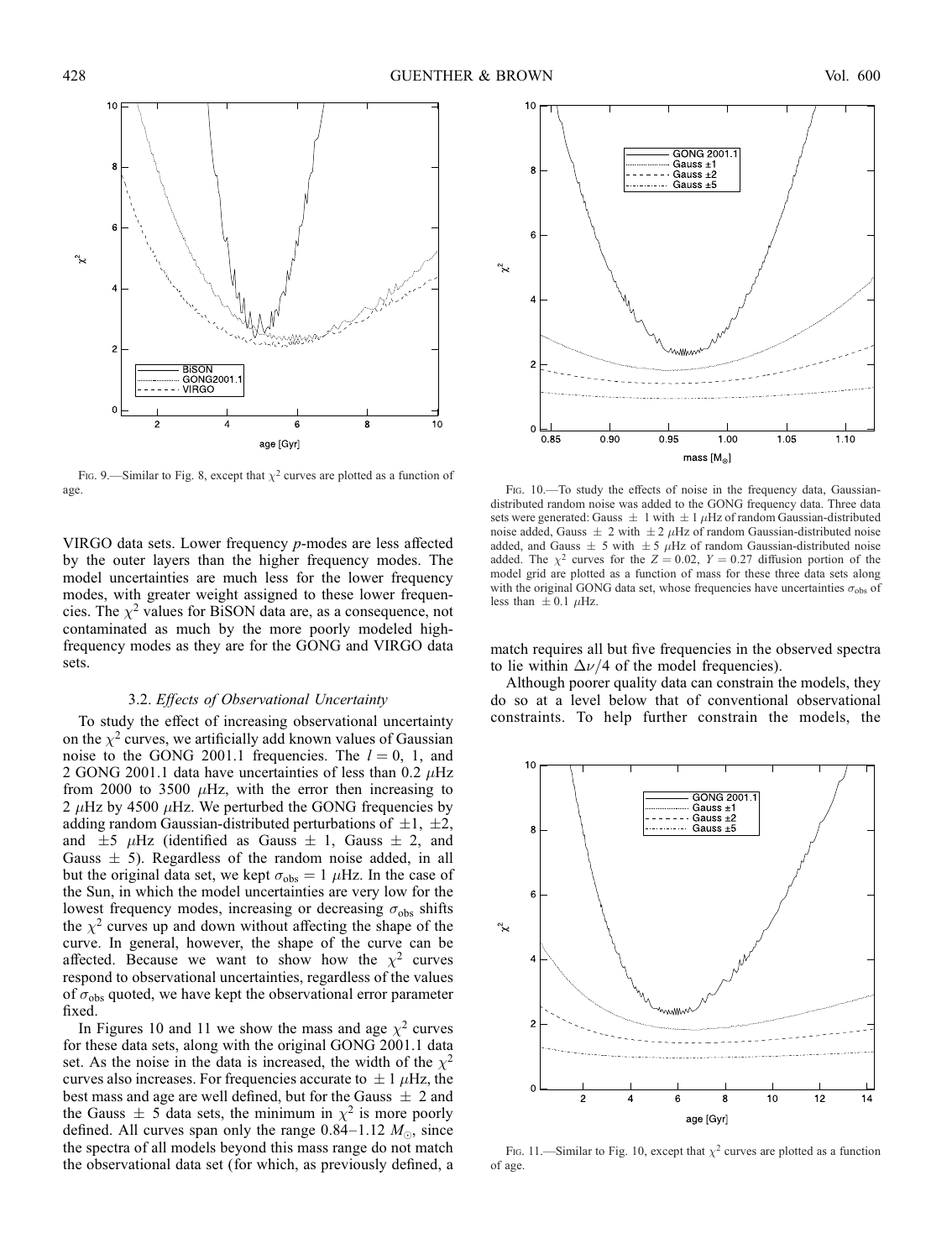oscillation mode frequencies need to be observed with an accuracy of at least  $\pm 1$   $\mu$ Hz.

# 3.3. Using  $l = 0$  and 1 Data Only

In all the tests carried out so far, we have used the  $l = 0, 1$ , and 2 modes. One might guess that restricting the data set to just  $l = 0$  (radial only), or  $l = 0$  and 1 modes will severely limit the utility of the data to resolve mass and age. This is not the case. To show this, we took the Gauss  $\pm$  1 data set and removed the  $l = 2$  modes, then also the  $l = 1$  modes, from the data set and applied the mode-matching routines to these two data sets. Although the curves are shallower, both the radial only and the  $l = 0$  and 1 data sets have clearly defined minima, as shown in Figures 12 and 13. This result is important, since stars on the subgiant branch are expected to have only observable radial modes (Guenther et al. 2000).

# 3.4. High Correlation between Parameters

When the  $\chi^2$  values are plotted as a function of mass and age together, the lowest values of  $\chi^2$  (e.g., < 10) lie within a very narrow line in mass and age (so narrow that we are unable to produce a visually useful contour plot). Similarly, the lowest values of  $\chi^2$  define a very narrow line in effective temperature and luminosity. That is to say, when the models in the grid are constrained optimally by the oscillation spectra, a unique relation between mass and age, or effective temperature and luminosity, is defined. At low  $\chi^2$  the mass and age are very highly correlated, and so are the effective temperature and luminosity. In Figure 14 we show the correlation between mass and age for low values of  $\chi^2$  (taken at the minimum value in  $\chi^2$  at each age) for BiSON data. In Figure 15 we show the correlation between effective temperature and luminosity.



Fig. 12.—Because stars are observed as points of light, asteroseismic observations will only resolve the lowest l-valued p-modes. To study the effect of only using  $l = 0$  modes and  $l = 0$ , 1 modes, we take the Gauss  $\pm$  1 data set and generate two restricted sets, one containing only the  $l = 0$  modes and the other containing only the  $l = 0$ , 1 modes. The  $\chi^2$  curves for the  $Z = 0.02$ ,  $Y = 0.27$  diffusion portion of the model grid are plotted as a function of mass for these two data sets along with the original Gauss  $\pm$  1 data set.



Fig. 13.—Similar to Fig. 12, except that  $\chi^2$  curves are plotted as a function of age.

The two curves in each figure correspond to  $Z = 0.02$ ,  $Y =$ 0.27 (diff) and  $Z = 0.04$ ,  $Y = 0.27$  (diff).

### 4.  $\alpha$  CEN A

To provide a more interesting test, we apply the modematching method to recent ground-based observations of p-mode oscillations on  $\alpha$  Cen A. Bouchy & Carrier (2002) made Doppler shift observations of  $\alpha$  Cen A over 13 nights and identified 28 individual  $l = 0, 1$ , and 2 p-modes. They compared the large and small spacings with existing models by Morel et al. (2000) and Guenther & Demarque (2000) and



Fig. 14.—Correlation between the mass and the age of the models that have low  $\chi^2$  values. BiSON data are used.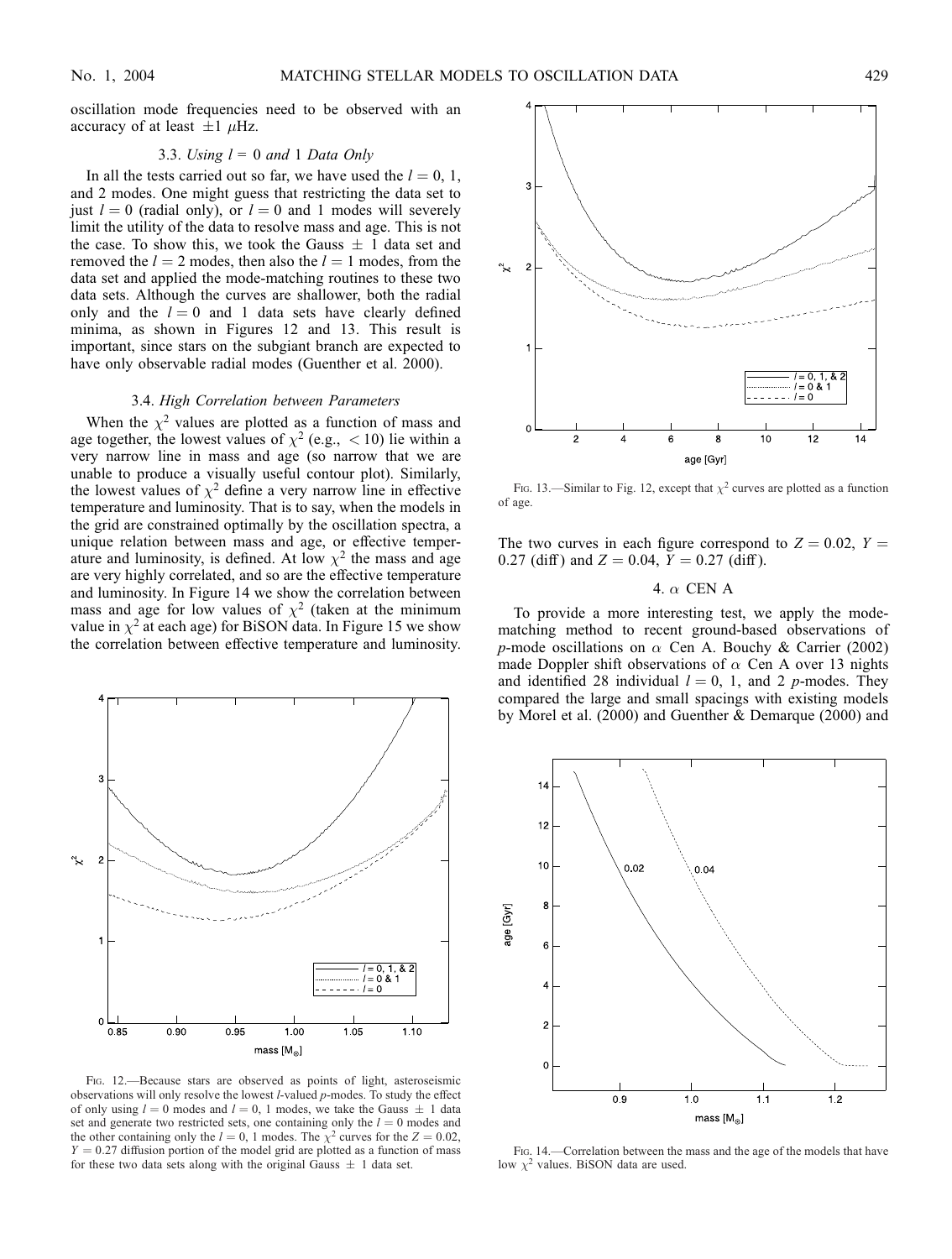

FIG. 15.—Correlation between the luminosity and the effective temperature of the models that have low  $\chi^2$  values. BiSON data are used.

found the observations to be in general agreement with these models, falling somewhat in the middle of the two with regard to mass and age. Thévenin et al. (2002) carried out a traditional modeling analysis of  $\alpha$  Cen A and B, similar to that of Guenther & Demarque (2000) but utilizing slightly different nonoscillation constraints and using the Canuto & Mazzitelli (1991, 1992) prescription for the mixing-length theory. They compared the oscillation spectra of their models with the observed large and small spacings of Bouchy & Carrier (2002). They were unable to completely reconcile the two.

The oscillation data as published in Bouchy & Carrier (2002) without their l-identifications were processed by the mode-matching program using the same grid as described in previous sections of this paper. We begin by considering the three-dimensional plot of  $\chi^2$  versus mass and age shown in Figures 2a and 2b for the  $Z = 0.04$ ,  $Y = 0.27$  diffusion portion of the grid. As discussed in  $\S 2.7$ , this plot shows that the mass and age of the best-fitting models (models with  $\chi^2$  < 5) lie on a curved surface that defines a direct correlation between mass and age. We further note that there is a welldefined minimum  $\chi^2$ . Curiously, a second surface appears for  $\chi^2 > 8$ . Examination of the models themselves reveals that the smaller surface corresponds to models that have a convective core or had a convective core during their evolution, and the larger surface corresponds to models that never develop convective cores during their evolution. As discussed by Guenther & Demarque (2000), models of  $\alpha$  Cen A are precariously balanced between developing a convective core or not during their evolution depending on initial conditions. Models that do have a convective core at some time during their evolution take longer to evolve to a given position in the H-R diagram than models that do not. Because the existence or nonexistence of the convective core is very sensitive to composition and mass, the age of the model can change abruptly as a function of mass and composition in this region of the H-R diagram. The best-fitting models for  $\alpha$  Cen A correspond to models that do not have a convective core. That

is, the oscillation data unambiguously rule out models that develop convective cores during their evolution.

Figures 16 (entire grid) and 17 ( $Z = 0.01$ , 0.02 [diff], and 0.04 [diff]) show the  $\chi^2$  curves for mass and age, respectively. The  $Z = 0.04 \chi^2$  curves have well-defined minima. The  $Z =$ 0.02  $\chi^2$  curves show spikes and step-function jumps. The Z = 0.01  $\chi^2$  curves are not as nicely defined as for the Sun. For the  $Z = 0.04$  curves, which correspond most closely to the observed metallicity of  $\alpha$  Cen A ( $Z/X = 0.041 \pm 0.002$ ), the  $\chi^2$ minima are near 1.15  $M_{\odot}$  and 6 Gyr. For comparison, with  $T_{\text{eff}} = 5770 \pm 50 \text{ K}, \ \log (L/L_{\odot}) = 0.1969 \pm 0.017, \ Z/X =$  $0.041 \pm 0.002$ , and  $M = 1.1015 \pm 0.008$   $M_{\odot}$ , Guenther & Demarque (2000) derive an age for the system of  $7 \pm 1$  Gyr. The  $\chi^2$  curves do appear to be consistent with conventional observations and models. The  $Z = 0.02$  curves show minima at lower masses and higher ages. Needless to say, the grid resolution in metallicity needs to be greater in order to infer the mass and age of  $\alpha$  Cen A from  $\chi^2$  curves that are near the observed metallicity ( $Z \simeq 0.034$ ) of  $\alpha$  Cen A.

The spikes and step-function jumps in the  $Z = 0.02 \chi^2$ curves occur because the models that had convective cores have different oscillation frequencies from models that do not, even though the models themselves may be very close to each other in the model grid. They do not appear in the  $Z = 0.04 \chi^2$ curves simply because the convective core models do not overlap the nonconvective core models at low values of  $\chi^2$ .

We note that the diffusion and nondiffusion models do not show significantly distinct  $\chi^2$  curves; hence, the current oscillation data by themselves cannot be used to support the case for the existence of Y and Z diffusion. With other observational constraints and a denser grid along the Z-dimension, it may be possible to distinguish the nondiffusion case from the diffusion case.

In Figure 18 we plot in an H-R diagram the location of the  $\chi^2$  minima along each mass track. Recall (see § 3.4) that near



Fig. 16.— $\chi^2$  curves plotted as a function of mass for the Bouchy & Carrier (2002)  $\alpha$  Cen A oscillation data (see text). The  $Z = 0.04$  portion of the model grid produces the best-fitting oscillation spectra (as indicated by the low values of  $\chi^2$ ) for masses around 1.15  $M_{\odot}$ .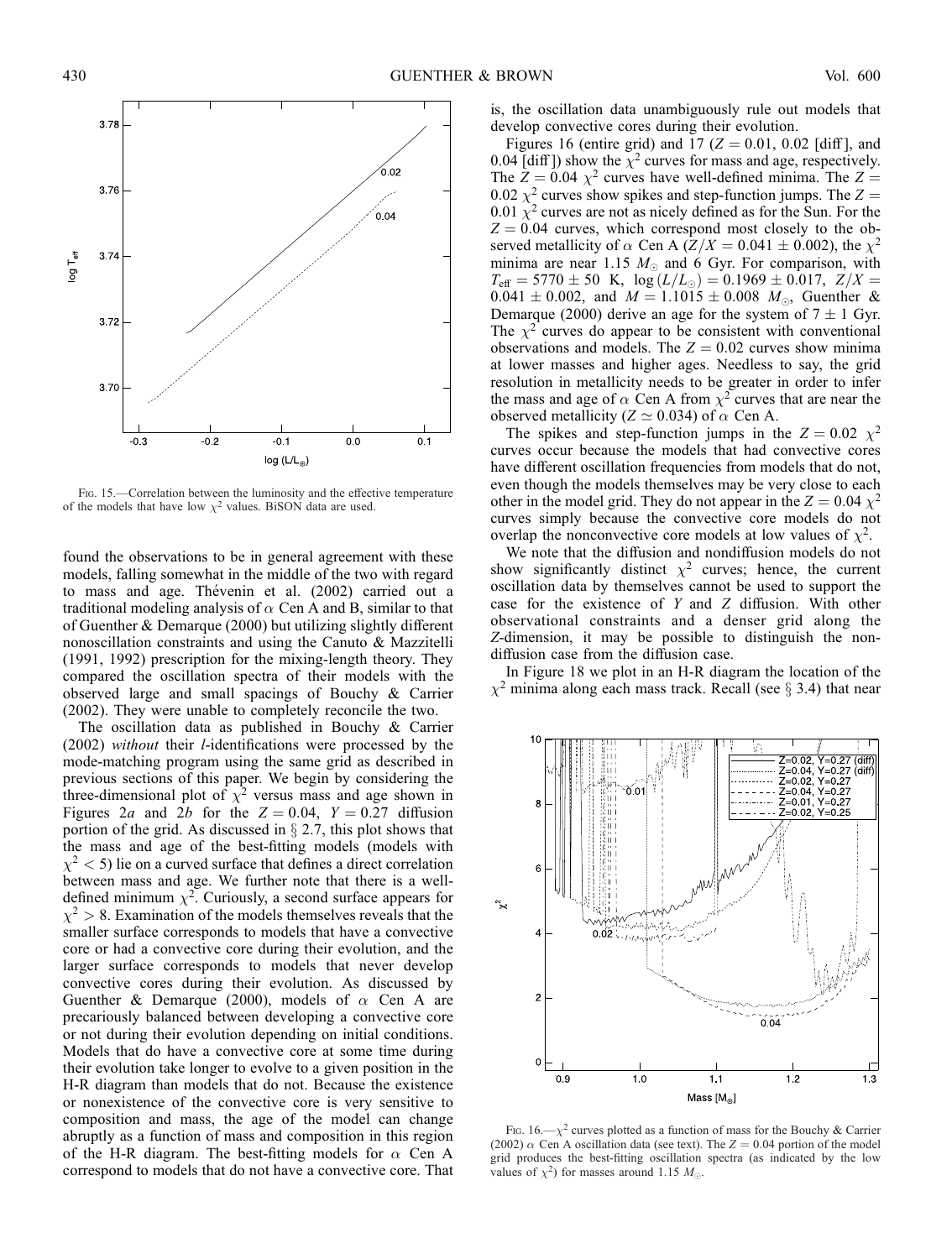

Fig. 17.—Similar to Fig. 16, except that  $\chi^2$  curves are plotted as a function of age for the  $(Z = 0.02, Y = 0.27)$ ,  $(Z = 0.02, Y = 0.27,$  diffusion), and  $(Z = 0.04, Y = 0.27,$  diffusion) compositions.

the  $\chi^2$  minima, the luminosity is highly correlated with the effective temperature. For each composition, a single curve is defined in the H-R diagram. The location of  $\alpha$  Cen A as implied by conventional observations is also indicated in the diagram. The  $Z = 0.04$  curve passes through  $\alpha$  Cen A's position, while the  $Z = 0.02$  curve does not. As noted above, Guenther  $\&$  Demarque (2000) find that when diffusion of Y and Z are included in the models, the ZAMS metallicity of  $\alpha$  Cen A is  $\sim$  0.034, which is consistent with the results of the  $\chi^2$  curves.

In Figure 19 we show an echelle diagram of the observational data along with one of the lower  $\chi^2$  model matches (mass = 1.148  $M_{\odot}$ , age = 6.99316 Gyr,  $\chi^2$  = 1:7202). The model oscillation frequencies fit the observed frequencies to better than 1%–2%. The fit is best at lower frequencies, with a systematic shift to greater differences at higher frequencies. The higher frequencies are more poorly fitted because the model uncertainties are larger at higher frequencies. The shift is most likely caused by uncertainties in the outer layers of the model. The oscillation data for  $\alpha$  Cen A, in particular the frequency shift, similar to that seen for the Sun, will provide much needed information about the general behavior of convection in stars.

The oscillation spectrum of the model used in Figure 19 is a significantly better match to the observed spectrum of  $\alpha$  Cen A than any of the oscillation spectra of models found from conventional methods (e.g., Guenther & Demarque 2000; Thévenin et al. 2002). Here we are showing how the oscillations by themselves can be used to infer the mass and age of  $\alpha$  Cen A. Needless to say, a comprehensive analysis of  $\alpha$  Cen A would demand folding together all observational constraints.

### 5.  $\alpha$  UMa A

We have, so far, only considered solar-type stars. Tentative p-mode oscillations have been identified on  $\alpha$  UMa A by Buzasi et al. (2000) using the star camera on the failed Wide



Fig. 18.—Along each stellar model mass track  $\chi^2$  reaches a minimum. The loci of all the H-R diagram positions of the models for which the  $\chi^2$  reach a minimum for the  $\alpha$  Cen A oscillation data are shown here for the  $Z = 0.02$ ,  $Y = 0.27$  diffusion portion of the model grid and the  $Z = 0.04$ ,  $Y = 0.27$ diffusion portion of the model grid. The position of  $\alpha$  Cen A in the H-R diagram is also plotted.

Field Infrared Explorer satellite.  $\alpha$  UMa A is the primary star, of spectral type K0 III, in a visual binary system. The secondary is classified as an F7 V star with a mass estimated between 1 and 2  $M_{\odot}$ . The total mass of the binary system is approximately 6  $M_{\odot}$  (Söderhjelm 1999); hence, the mass  $\alpha$  UMa A is estimated to be between 4 and 5  $M_{\odot}$ . Guenther et al. (2000) constructed several models constrained by nonoscillation observations and compared the oscillation



FIG. 19.—Echelle diagram of the observed p-mode frequencies for  $\alpha$  Cen A (Bouchy & Carrier 2002) and the frequencies of a matching model with low  $\chi^2$  (mass = 1.14800  $M_{\odot}$ , age = 6.99316 Gyr,  $\chi^2$  = 1.7202).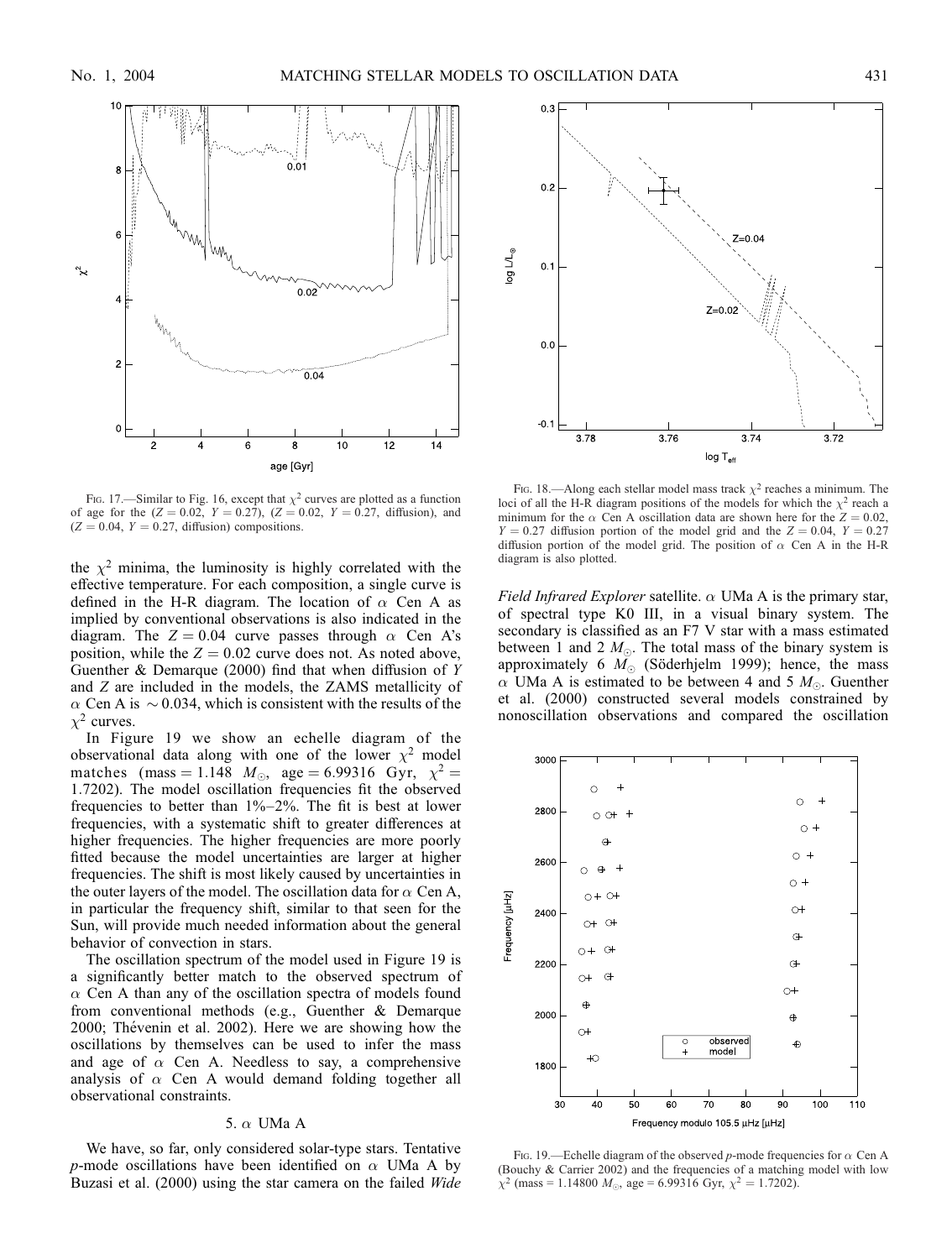spectra of the models with the observed spectrum. The spectra of their models were in general agreement with the observations, but no definitive match could be made between the modes, and only weak conclusions could be drawn to support the validity of the observations.

We have run the observed frequencies for  $\alpha$  UMa A through our mode-matching software to see if a more precisely matched model spectrum could be identified. We only considered the  $Z = 0.02$ ,  $Y = 0.27$  no diffusion portion of the grid because it is the only part of the grid that extends to the predicted mass of  $\alpha$  UMa A. We also only looked at the radial modes, since the nonradial mode frequencies are not regularly spaced (see the discussion in Guenther et al. 2000). Following a trial run, we decided to decrease the mode-matching parameter NREJECT to 1, since there are only 10 modes identified by Buzasi et al. (2000) to begin with.

With this mode-matching criteria, models between 3.9 and 4.6  $M_{\odot}$  possess spectra that match 9 of the 10 oscillation frequencies. The  $\chi^2$  versus mass and age plots for  $\alpha$  UMa A are shown in Figures 20 and 21. The mass and age of  $\alpha$  UMa A implied by the oscillation data, and assuming  $Z = 0.02$ ,  $Y = 0.27$  (no diffusion), are 4.55  $M_{\odot}$  and 0.11 Gyr. Table 4 lists the observed frequencies and the model frequencies  $(l = 0)$  for the best-matched model  $(M = 4.552$   $M_{\odot}$ , age = 0:1104 Gyr). The observed lowest frequency mode was not matched in any of the minimum  $\chi^2$  models. The abrupt change in  $\chi^2$  at the end of the mass range (and beginning of the age range) is a consequence of the increasing rate of evolution (relative differences between models increases) as the mass increases. Based on Taylor's (1999) spectroscopic determination of [Fe/ H] and an assumed Galactic helium enrichment ratio of  $\Delta Y/\Delta Z = 2.5$ , Guenther et al. (2000) calculate that the metallicity of  $\alpha$  UMa A is  $Z = 0.0124$  and that the helium abundance is  $Y = 0.261$ . We believe a lower mass would be determined if the Z of our grid used here were closer to the derived Z for  $\alpha$  UMa A.

The well-defined minima in the  $\chi^2$  curves, the closeness of the best-fit model spectra to the observed spectrum (less the



FIG. 20.— $\chi^2$  curve as a function of mass for the  $\alpha$  UMa oscillation data of Buzasi et al. (2000). The curve is based on the  $Z = 0.02$ ,  $Y = 0.27$  (no diffusion) portion of the grid.



FIG. 21.— $\chi^2$  curve as a function of age for the  $\alpha$  UMa oscillation data of Buzasi et al. (2000). The curve is based on the  $Z = 0.02$ ,  $Y = 0.27$  (no diffusion) portion of the grid.

lowest frequency mode), and the reasonableness of the derived mass and age provide theoretical support for the p-mode observations by Buzasi et al. (2000) of  $\alpha$  UMa A. Furthermore, the success of the method confirms the robustness of the modematching method at higher masses.

### 6. SUMMARY AND CONCLUSIONS

We have introduced a method to study stellar oscillation data that utilizes an extensive grid of models parameterized by mass, age, and composition. The method quantifies how well an observed  $p$ -mode spectrum matches the spectra of the models using a  $\chi^2$  measure. The  $\chi^2$  values permit a range of bestmatching models, and the uncertainties in their parameters, to be identified. The best-matched models, as determined by the mode-matching method, are constrained exclusively by the oscillation data. As a consequence, the predictive abilities of the oscillation data are isolated from other observational constraints such as mass, radius, and luminosity.

The grid of models is necessarily very dense, and hence a significant number of stellar models need to be computed in order to cover a large mass, age, and composition range. Here we have presented initial test results on a limited grid centered around solar-type stars.

TABLE 4  $\alpha$  UMa A Frequencies

| $\nu_{\rm obs}$ | $\nu_{\text{model}}$ | n              |
|-----------------|----------------------|----------------|
| 2.030           |                      |                |
| 5.170           | 5.114                | 0              |
| 7.950           | 8464                 | 1              |
| 11.410          | 11 400               | $\mathfrak{D}$ |
| 14 970          | 14 276               | 3              |
| 18.150          | 17442                | 4              |
| 20.740          | 20.328               | 5              |
| 22.390          | 23.064               | 6              |
| 34.920          | 35.050               | 10             |
|                 |                      |                |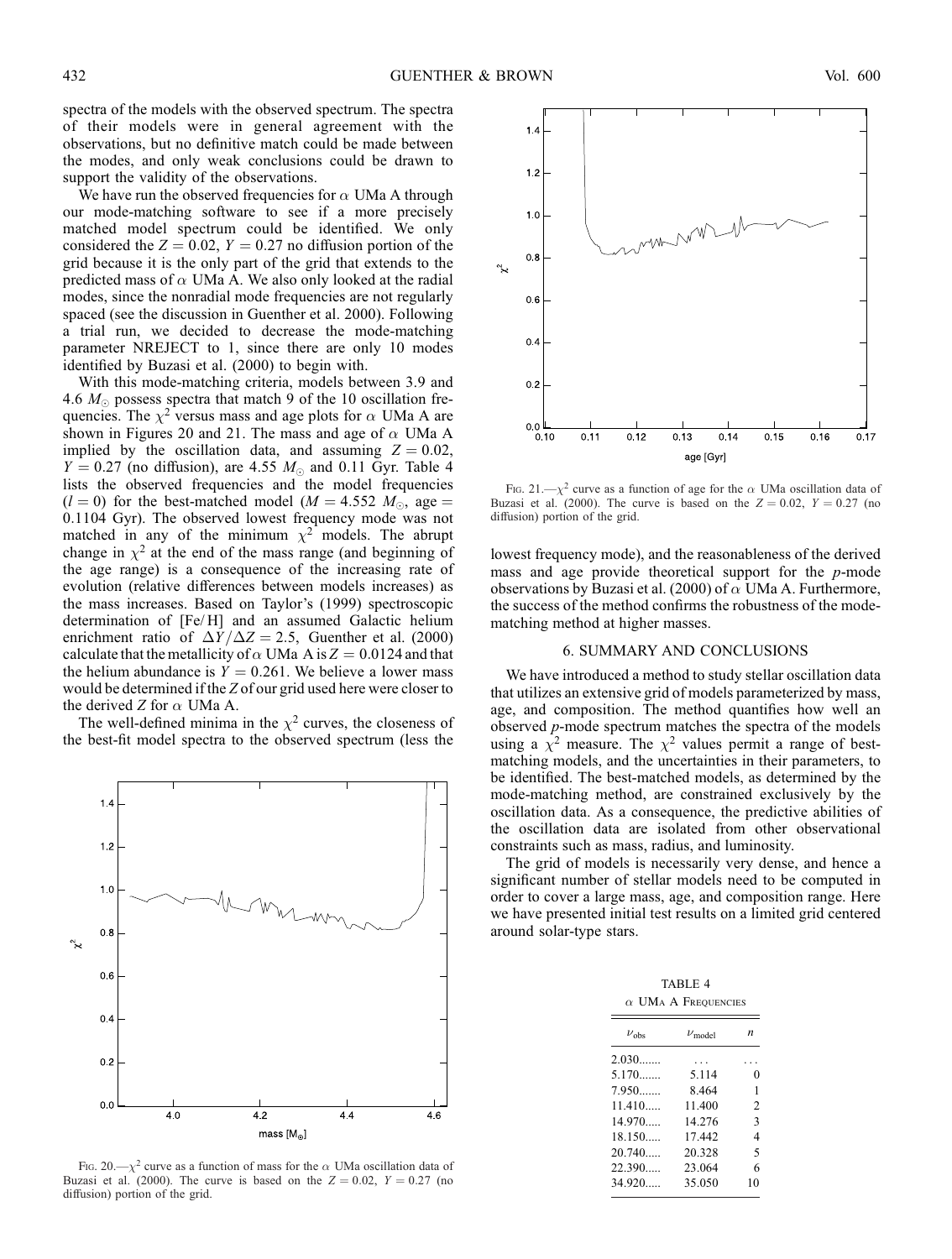We have tested the mode-matching method on solar data for which we know the observational data to be of high quality, and we know the mass and age of the Sun well enough to evaluate how well the mode-matching method works. The  $\chi^2$ curves have well-defined minima. The accuracy of the values of mass and age predicted by the mode-matching method appears to be limited by the accuracy of our models themselves. The well-known weakness in the mixing-length theory used to describe the outermost layers of the convective envelope (the superadiabatic layer), the fact that our oscillation code cannot calculate nonadiabatic effects associated with turbulence, and the use of a gray atmosphere means that there is a systematic error in all our models and their spectra that increases with frequency. The most accurate results are obtained with BiSON data that extend to  $1500 \mu$ Hz. GONG and VIRGO data do not extend as low in frequency, and hence are more affected by this inherent weakness in our grid of model spectra. Regardless, we find that the oscillation data alone with uncertainties of the order of  $\pm 1$   $\mu$ Hz can be used to constrain the age and mass to a few percent, even when the data are restricted to radial-only modes.

Although our grid has only a few distinct compositions, the results suggest that the metallicity of a star can also be determined by looking for the minimum in  $\chi^2$  along this dimension of the grid. Our initial tests of trying to isolate the abundance of helium are not as promising. The abundance of helium does affect the location of the  $\chi^2$  minima in mass and age, but the absolute value of the  $\chi^2$  is unaffected; hence, we cannot pick out the minimum in  $\chi^2$  along this dimension of the grid.

The sensitivity of the mode-matching method is especially revealed in its ability to distinguish between models with and without Y and Z diffusion. Models with diffusion have lower  $\chi^2$  values, and their  $\chi^2$  predictions of mass and age are closer to the Sun's true values.

If the systematic uncertainties in the model frequencies caused by the poor modeling of both convection and the atmospheres could be accounted for, then lower model uncertainties could be used that would yield narrower  $\chi^2$ curves. On the other hand, the existence of this discrepancy makes it clear that stellar seismology is going to be extremely useful in fine-tuning the physics of the outer layers of our stellar models.

When applied to the observed oscillation data for  $\alpha$  Cen A (Bouchy & Carrier 2002), the mode-matching method produces an unambiguous range of matched models from the grid. The stellar models of  $\alpha$  Cen A constrained entirely by the oscillation data are within the uncertainties of stellar models of  $\alpha$  Cen A constrained by conventional observations, and the results indicate that the metal abundance can also be constrained when the grid resolution in Z is increased. A more detailed analysis of the system will require folding in conventional observational constraints and their uncertainties, a task that is made easier by the ability of the mode-matching method to isolate the effect of the uncertainties in the oscillation data and the models.

The mode-matching method when applied to the oscillation data for the subgiant  $\alpha$  UMa (Buzasi et al. 2000) was able to determine unambiguously the star's mass and age. Previous analysis of the oscillation data by Guenther et al. (2000) using conventional modeling methods were not as successful in validating the observations.

The mode-matching method cannot perform better than the models themselves. As shown in the tests using solar oscillation data, and noted in our discussion on the calibration of the model frequency uncertainties, the model uncertainties increase from less than  $\pm 0.01\%$  to  $\pm 0.3\%$  as n ranges from 10 to 30. We know from oscillation studies of our solar models that the superadiabatic layers are not accurately modeled using mixing-length theory. We also know that a good atmosphere model is required to obtain accurate p-mode frequencies at higher  $n$ . Since all  $p$ -mode frequencies are affected by the outer layers of the models, with the effect increasing with  $n$ , it may be possible to correct for the systematic shift in frequencies, thereby decreasing the effective uncertainties in the mode-matching method. We believe that up to an order of magnitude reduction in the uncertainties may be possible.

In the immediate future, along with extending the grid, we propose to modify the mode-matching software to search for the best matches of weighted combinations of  $p$ -mode frequencies. The weighted combinations would be similar to the weightings used to generate inversion kernels that pick out specific depths in a star. In this manner, we would use the mode-matching algorithms not only to find the best-fitting models but also to identify the regions in the interior of the model where the fit is poor.

Because the mode-matching routines identify models whose spectra most closely match the observed spectrum, the matched models are ideal starting models for carrying out inversions or more refined analyses. The method does require the computation of a large number of models; hence, it may not be the optimum method to use when studying a more extensive parameter set. Here the Brown et al. (1994) method could be used to complement the mode-matching method. Once the mode-matching method narrows down the possible set of model parameters in mass, age, and composition, the Brown et al. method could be used to expand the set of parameters.

The mode-matching method can immediately show whether or not the oscillation data are consistent with conventional stellar models, and it can show how well the oscillation data constrain the age, mass, and composition of conventional models. When a more extensive grid of models is completed, the mode-matching software can be used by anyone as a first line of investigation into interpreting their stellar oscillation data.

This work was supported in part by an NSERC grant to D. B. G. The computations were carried out on Saint Mary's University's High Performance Computer, a component of the Institute for Computational Astrophysics. D. B. G. would like to thank Gilles Fontaine, whose work along similar lines, but applied to the oscillation spectra of white dwarfs, inspired this investigation. D. B. G. would also like to thank Pierre Demarque for his helpful comments throughout this research.